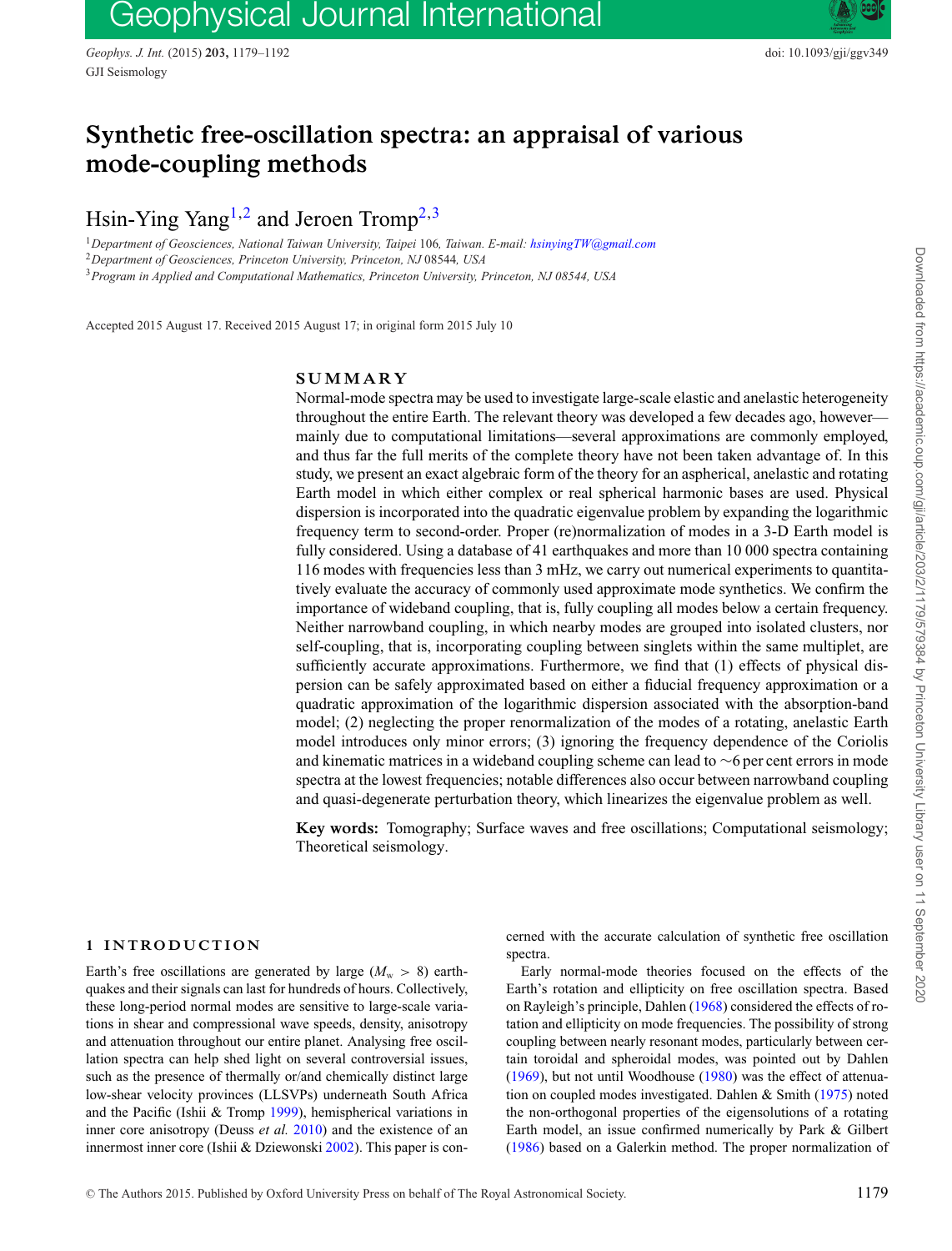the modes of a rotating anelastic Earth model was first discussed by Lognonné ([1991\)](#page-11-6).

Although normal-mode theory was well established by the 1990s, computational limitations hampered its full practical applications. Since solving the normal-mode eigenvalue problem involves diagonalizing a huge matrix, several alternatives were proposed to improve computational efficiency. The subspace projection method (Dahlen [1987;](#page-11-7) Park [1987,](#page-12-2) [1990;](#page-12-3) Um & Dahlen [1992\)](#page-12-4) considered exact coupling within a target multiplet by invoking the Galerkin method for matrices of small size, while truncating coupling inter-actions between multiplets. Lognonné ([1991\)](#page-11-6) presented a similar approach based on higher-order perturbation theory. More recently, an iterative method was developed by Deuss & Woodhouse [\(2004\)](#page-11-8). Different from the approach of Lognonné ([1991\)](#page-11-6), which only updates eigenmodes twice, this method iteratively improves eigenmodes as many times as needed until convergence so as to capture the exact solution. The work of Deuss & Woodhouse [\(2001\)](#page-11-9) makes it practical to compute wideband synthetics up to 3 mHz based on the brute-force diagonalization of matrices. One potential limitation of the Deuss & Woodhouse [\(2001\)](#page-11-9) approach is that logarithmic physical dispersion due to intrinsic attenuation is approximated, something we investigate in this study. As an alternative to solving eigenvalue problems, the direct solution method (Hara *et al.* [1993;](#page-11-10) Al-Attar *et al.* [2012\)](#page-11-11) fully considers wideband coupling and accommodates anelasticity without approximation.

Strong coupling is frequently confined to singlets within a single multiplet or to singlets comprising a handful of coupled multiplets (e.g. Park [1990\)](#page-12-3). Motivated by this observation, one may solely consider coupling within an individual multiplet (e.g. <sup>0</sup>*S*2) or among a small group of multiplets (e.g.  $_0S_2$ - $_0T_2$ - $_2S_1$ ) around a suitably chosen fiducial frequency. In these approximations, the nonlinear eigenvalue problem governing the oscillations may be reduced to a standard linear eigenvalue problem based on (quasi-)degenerate perturbation theory (e.g. Luh [1974;](#page-11-12) Tromp & Dahlen [1990;](#page-12-5) Um & Dahlen [1992\)](#page-12-4). Normal-mode splitting may be visualized based on the so-called 'splitting functions' (e.g. Giardini *et al.* [1988;](#page-11-13) Resovsky & Ritzwoller [1998;](#page-12-6) Deuss *et al.* [2013\)](#page-11-14), which are maps representing a radial average of Earth's 3-D heterogeneity. It should be noted that splitting functions are determined based on self or group coupling approximations, and proper (re)normalization of modes according to the theory developed by Lognonné ([1991\)](#page-11-6) is frequently neglected.

In this study, we begin by summarizing an algebraic normal-mode theory for a general Earth model—including rotation, ellipticity, anelasticity and lateral heterogeneity— based on either complex or real spherical harmonics. Thanks to progress in fast numerical methods, it has become practical to diagonalize thousands-bythousands matrices to obtain 'exact' synthetics. Such exact normalmode spectra calculated based on wideband coupling up to 3 mHz are compared with results from narrowband coupling, as well as results based on quasi-degenerate perturbation theory. Finally, we discuss popular approximations that reduce mode coupling to a linear eigenvalue problem, and we investigate the effects of proper (re)normalization on synthetic spectra.

## **2 TH EORY**

## **2.1 Governing equations for an aspherical, anelastic and rotating Earth model**

In this section, we briefly summarize the equations of motion for a self-gravitating, rotating and anelastic Earth model using the

<span id="page-1-0"></span>**Table 1.** Eigensolutions and eigenfrequencies of the Earth and the anti-Earth; the latter has the opposite sense of rotation.

|                     | $-1$                                        |
|---------------------|---------------------------------------------|
| Earth<br>Anti-Earth | $\mathbf{e}^*$<br>$\overline{\mathbf{c}}^*$ |

notation in section 6.3 of Dahlen & Tromp [\(1998\)](#page-11-15). The frequencydomain momentum equation may be written in the form

$$
\mathcal{H}(\nu)\,\mathbf{s} + 2i\,\nu\,\mathbf{\Omega} \times \mathbf{s} - \nu^2\,\mathbf{s} = \mathbf{0},\tag{1}
$$

where **s** denotes an eigensolution with associated complex eigenfrequency  $v = \omega + i\gamma$ ,  $\omega > 0$ . The integro-differential operator H captures anelastic, gravitational and centrifugal effects, and  $\Omega$  denotes angular velocity. The complex modulus  $\Lambda(v)$  characterizing anelasticity has the symmetry  $\Lambda^*(v) = \Lambda(-v^*)$  (Nowick & Berry [1972\)](#page-12-7), and thus  $H$  satisfies the relation (Dahlen [1981\)](#page-11-16)

$$
\mathcal{H}^*(\nu) = \mathcal{H}(-\nu^*),\tag{2}
$$

where  $*$  denotes complex conjugation. Additionally,  $\mathcal{H}^*(v)$  is the adjoint operator of  $\mathcal{H}(\nu)$  (see eq. A4) due to the thermodynamic symmetries of  $\Lambda(v)$  (i.e.  $\Lambda_{ijkl} = \Lambda_{klij}$ ). Upon taking the complex conjugate of eq. (1) and using the symmetry eq. (2), we find that **s**<sup>∗</sup> is also an eigensolution with associated eigenfrequency  $-v^*$ .

Dual eigensolutions may be obtained by solving the eigenproblem (1) with a reversed sense of rotation,  $\Omega \rightarrow -\Omega$ , that is, (Dahlen  $&$  Smith [1975;](#page-11-5) Park  $&$  Gilbert [1986;](#page-12-1) Lognonné [1991;](#page-11-6) Dahlen  $&$ Tromp [1998\)](#page-11-15)

$$
\mathcal{H}(\nu)\,\bar{\mathbf{s}} - 2i\,\nu\,\mathbf{\Omega} \times \bar{\mathbf{s}} - \nu^2\,\bar{\mathbf{s}} = \mathbf{0}.\tag{3}
$$

Upon taking the complex conjugate of eq. (3) and using the symmetry eq. (2), we find that **s** <sup>∗</sup> is also an eigensolution with associated eigenfrequency  $-v^*$ . The properties of the regular (primary) and dual eigensolution are summarized in Table [1.](#page-1-0)

The eigenfrequency does not change with the sense of rotation, as revealed by comparison of eqs (1) and (3). There is no direct relationship between the primary and dual eigensolutions, **s** and **s**, respectively. However, they do satisfy the relations

$$
[\overline{\mathbf{s}}, \mathbf{s}'] = [\mathbf{s}', \overline{\mathbf{s}}],\tag{4}
$$

$$
[\overline{\mathbf{s}}, \mathcal{H}(\nu)\mathbf{s}'] = [\mathcal{H}(\nu)\overline{\mathbf{s}}, \mathbf{s}'] = [\mathbf{s}', \mathcal{H}(\nu)\overline{\mathbf{s}}],
$$
\n(5)

$$
[\bar{\mathbf{s}}, i \ \mathbf{\Omega} \times \mathbf{s}'] = -[i \ \mathbf{\Omega} \times \bar{\mathbf{s}}, \mathbf{s}'] = -[\mathbf{s}', i \ \mathbf{\Omega} \times \bar{\mathbf{s}}]. \tag{6}
$$

Here we have introduced the duality product [**u**, **v**] of complex vectors **u** and **v** defined by

$$
[\mathbf{u}, \mathbf{v}] = \int_{\oplus} \rho \, \mathbf{u} \cdot \mathbf{v} \, \mathrm{d}V,\tag{7}
$$

where  $\rho$  denotes mass density. Note that the duality relations (5) and (6) reflect properties of the operators  $H(v)$  and  $i \Omega \times$ . In the Appendix, we present an alternative derivation of the relevant equations based on the proper inner product

$$
\langle \mathbf{u}, \mathbf{v} \rangle = \int_{\oplus} \rho \, \mathbf{u}^*(\mathbf{x}) \cdot \mathbf{v}(\mathbf{x}) \, dV. \tag{8}
$$

By invoking eqs  $(4)$ – $(6)$  upon the difference eq.  $(3)$ ,  $[s']$  – [**s**, eq. (1) ], we find the biorthogonality relationship

$$
\begin{aligned} \left[\overline{\mathbf{s}}, \mathbf{s}'\right] - 2(\nu + \nu')^{-1} \left[\overline{\mathbf{s}}, i \ \mathbf{\Omega} \times \mathbf{s}'\right] \\ - (\nu^2 - \nu'^2)^{-1} \left[\overline{\mathbf{s}}, \left\{\mathcal{H}(\nu) - \mathcal{H}(\nu')\right\} \mathbf{s}'\right] = 0, \quad \nu \neq \nu', \end{aligned} \tag{9}
$$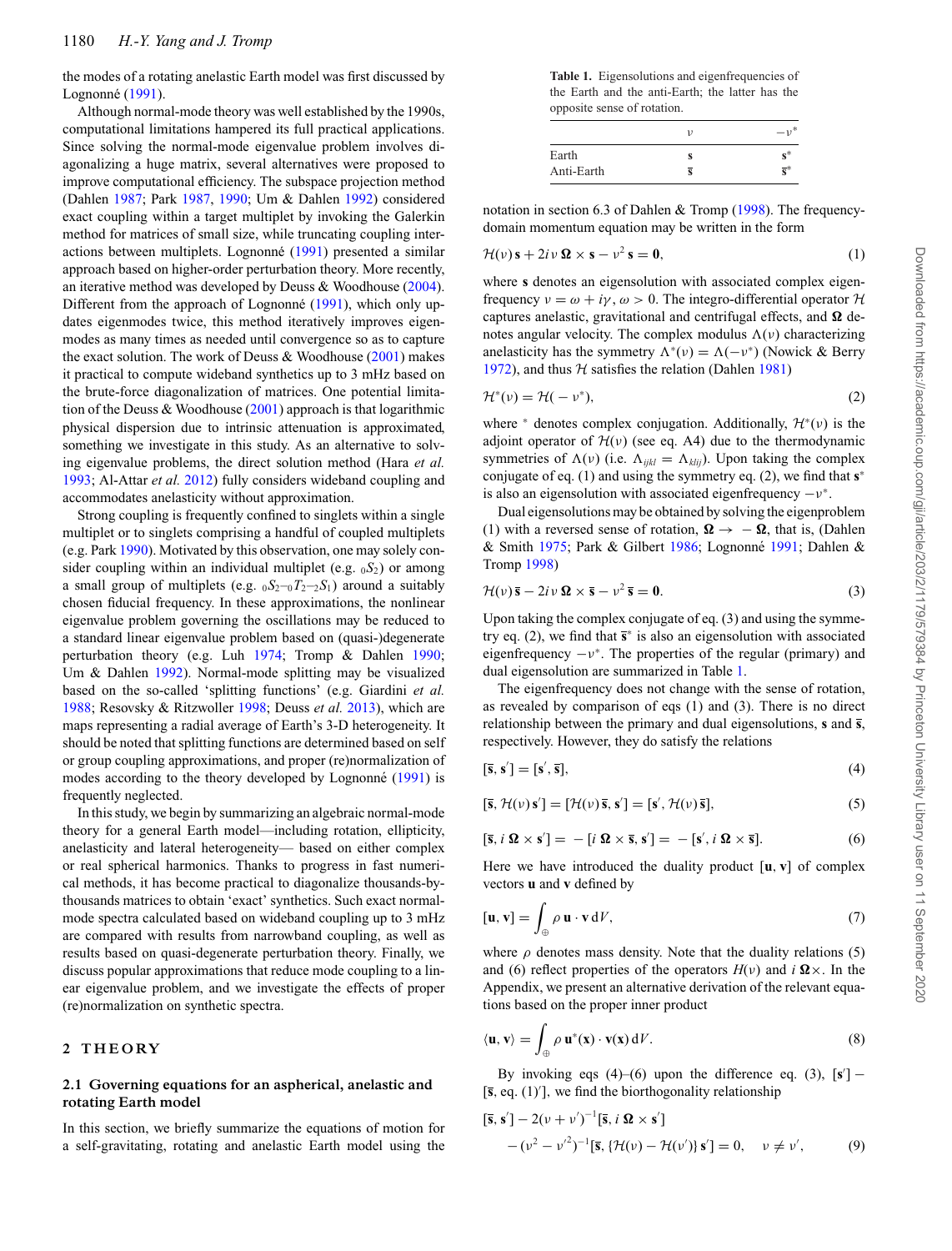$$
[\mathbf{\bar{s}}, \mathbf{s}] - \nu^{-1}[\mathbf{\bar{s}}, i \mathbf{\Omega} \times \mathbf{s}] - \frac{1}{2} \nu^{-1}[\mathbf{\bar{s}}, \partial_{\nu} \mathcal{H}(\nu) \mathbf{s}] = 1, \tag{10}
$$

in which both eigensolutions, **s** and **s**, share the same eigenfrequency ν.

#### **2.2 Rayleigh–Ritz method**

The Rayleigh–Ritz method may be invoked by expanding the eigensolutions of a 3-D Earth model, **s**, as a linear combination of the eigensolutions of a spherically symmetric (1-D) Earth model, **s***s*, that is,

$$
\mathbf{s} = \sum_{s} q_s \, \mathbf{s}_s,\tag{11}
$$

where the expansion coefficients  $q_s$  remain to be determined. Following the notation of Dahlen & Tromp [\(1998\)](#page-11-15), spherically symmetric eigensolutions may be represented in terms of either complex spherical harmonics,  $Y_{\ell m}$ , or real spherical harmonics,  $\mathcal{Y}_{\ell m}$ . Radial eigenfunctions may be computed based on the software package MI-NEOS (Woodhouse [1988;](#page-12-8) Masters *et al.* [2007\)](#page-11-17). We use subscripts *s* to label modes of a spherically symmetric Earth model.

Next, we seek eigensolutions for the corresponding anti-Earth. Since  $s_s$  and  $s_s^*$  are both eigenfunctions of a spherically symmetric Earth model with eigenfrequency  $\omega > 0$ , we choose to use  $\mathbf{s}_s^*$  as the basis functions in which to expand the eigensolutions of the anti-Earth:

$$
\overline{\mathbf{s}} = \sum_{s} \overline{q}_{s} \, \mathbf{s}_{s}^{*}.\tag{12}
$$

If the spherically symmetric eigensolutions are expanded in real spherical harmonics then  $s_s^* = s_s$ , but the representation eq. (12) keeps our options open.

To find the coupling coefficients  $q_s$  and  $\overline{q}_s$ , we introduce the action (e.g. Dahlen & Tromp [1998\)](#page-11-15)

$$
\mathcal{I} = \frac{1}{2} \{ [\overline{\mathbf{s}}, \mathcal{H}(\nu) \mathbf{s}] + [\overline{\mathbf{s}}, 2i\nu \mathbf{\Omega} \times \mathbf{s}] - [\overline{\mathbf{s}}, \nu^2 \mathbf{s}] \}.
$$
 (13)

Note that this is equivalent to taking the duality product of **s** with eq. (1). Invoking Hamilton's principle, the action  $\mathcal I$  is stationary  $(\delta \mathcal{I} = 0)$  with respect to perturbations  $\delta$ **s** and  $\delta \bar{\mathbf{s}}$  provided **s** and **s**, each associated with frequency  $\nu$ , are solutions to the eigenproblems eqs (1) and (3), respectively.

Upon substituting expansions eqs (11) and (12) into the action (13), we can rewrite the action in the algebraic form

$$
\mathcal{I} = \frac{1}{2}\overline{\mathbf{q}}^T[\mathbf{V}(\nu) + 2\nu\mathbf{W} - \nu^2\mathbf{T}]\mathbf{q},\tag{14}
$$

where a superscript  $<sup>T</sup>$  denotes the transpose. The elements of the</sup> potential energy matrix,  $V(v)$ , Coriolis matrix,  $W$ , and kinematic energy matrix, **T**, are given by

$$
T_{ss'} = \int_{\oplus} \rho \, \mathbf{s}_s^* \cdot \mathbf{s}_{s'} \, dV = [\mathbf{s}_s^*, \, \mathbf{s}_{s'}], \tag{15}
$$

$$
W_{ss'} = \int_{\oplus} \rho \, \mathbf{s}_s^* \cdot i \, \mathbf{\Omega} \times \mathbf{s}_{s'} \, \mathrm{d}V = [\mathbf{s}_s^*, i \, \mathbf{\Omega} \times \mathbf{s}_{s'}], \tag{16}
$$

$$
V_{ss'}(\nu) = \int_{\oplus} \rho \, \mathbf{s}_s^* \cdot \mathcal{H}(\nu) \mathbf{s}_{s'} \, dV = [\mathbf{s}_s^*, \mathcal{H}(\nu) \mathbf{s}_{s'}]. \tag{17}
$$

These matrices describe coupling effects between spherical Earth modes *s* and *s'*. Consequently, a  $(2\ell + 1)$ -fold degenerate multiplet will be split into  $(2\ell + 1)$  singlets. Using algebraic notation, the

normalization of an eigensolution (eq. 10) may be rewritten as

$$
\overline{\mathbf{q}}^{T}[\mathbf{T} - \nu^{-1}\mathbf{W} - \frac{1}{2}\nu^{-1}\partial_{\nu}\mathbf{V}(\nu)]\mathbf{q} = 1.
$$
 (18)

Stationarity of the action eq. (14) ( $\delta \mathcal{I} = 0$ ) due to perturbations  $\delta$ **q** and  $\delta \overline{q}$  implies the left and right eigenvalue problems

$$
\overline{\mathbf{q}}^T[\mathbf{V}(\nu) + 2\nu \mathbf{W} - \nu^2 \mathbf{T}] = \mathbf{0},\tag{19}
$$

$$
\left[\mathbf{V}(\nu) + 2\nu \mathbf{W} - \nu^2 \mathbf{T}\right] \mathbf{q} = \mathbf{0},\tag{20}
$$

respectively. Note that, in general, due to the frequency dependence of the potential energy matrix **V**, these constitute difficult-to-solve nonlinear eigenvalue problems.

Rather than solving the left eigenvalue problem (eq. 19), for which few solvers are available even for linear or quadratic eigenvalue problems, we derive an auxiliary system of which  $\overline{q}$  is the right eigenvector. Depending on the choice of real versus complex spherical harmonics, this auxiliary system takes different forms, as we discuss next.

#### *2.2.1 Real spherical harmonics*

We expand the eigensolutions of a spherically symmetric Earth model in terms of real spherical harmonics, as defined by Dahlen & Tromp [\(1998\)](#page-11-15), such that  $\mathbf{s}_s = \mathbf{s}_s^*$ . Using real spherical harmonics in the matrix elements eqs  $(15)$ – $(17)$ , we find that the transposed matrices  $T^T$ ,  $W^T$  and  $V^T(v)$  are given by

$$
\mathbf{T}^T = \mathbf{T},\tag{21}
$$

$$
\mathbf{W}^T = -\mathbf{W},\tag{22}
$$

$$
\mathbf{V}^T(\nu) = \mathbf{V}(\nu). \tag{23}
$$

Thus, **T** and  $\mathbf{V}(v)$  are symmetric matrices whereas **W** is antisymmetric. Upon taking the transpose of left eigenvalue problem eq. (19), we find the auxiliary right eigenvalue problem (Dahlen & Tromp [1998,](#page-11-15) eq. 7.87)

$$
[\mathbf{V}(\nu) - 2\nu \mathbf{W} - \nu^2 \mathbf{T}] \overline{\mathbf{q}} = \mathbf{0}.
$$
 (24)

This right eigenvalue problem may be used to find the left eigensolutions  $\overline{q}$  of eq. (19). Note that this eigenvalue problem may be obtained from the right eigenvalue problem eq. (20) by changing the sense of the Earth's rotation.

For practical and historical reasons, expressions for matrix elements in the literature (e.g. Woodhouse & Dahlen [1978;](#page-12-9) Woodhouse [1980;](#page-12-0) Mochizuki [1986;](#page-12-10) Tanimoto [1986;](#page-12-11) Henson [1989;](#page-11-18) Shibata *et al.* [1991\)](#page-12-12) are all in terms of complex spherical harmonics. The complex-to-real matrix transformations in appendix D. 3.3 of Dahlen & Tromp [\(1998\)](#page-11-15) may be used to obtain real matrix elements from complex elements.

#### *2.2.2 Complex spherical harmonics*

Next, let us expand the eigensolutions of a spherically symmetric Earth model,**s***s*, in terms of complex spherical harmonics, as defined by Woodhouse [\(1980\)](#page-12-0). Using the relations (4)–(6) and the symmetry eq. (2), we find that the Hermitian transposed matrices  $\mathbf{T}^H$ ,  $\mathbf{W}^H$  and  ${\bf V}^H(v)$  are given by

$$
\mathbf{T}^H = \mathbf{T},\tag{25}
$$

$$
\mathbf{W}^H = \mathbf{W},\tag{26}
$$

$$
\mathbf{V}^H(\mathbf{v}) = \mathbf{V}(-\mathbf{v}^*). \tag{27}
$$

Thus, **T** and **W** are Hermitian matrices while **V** is not.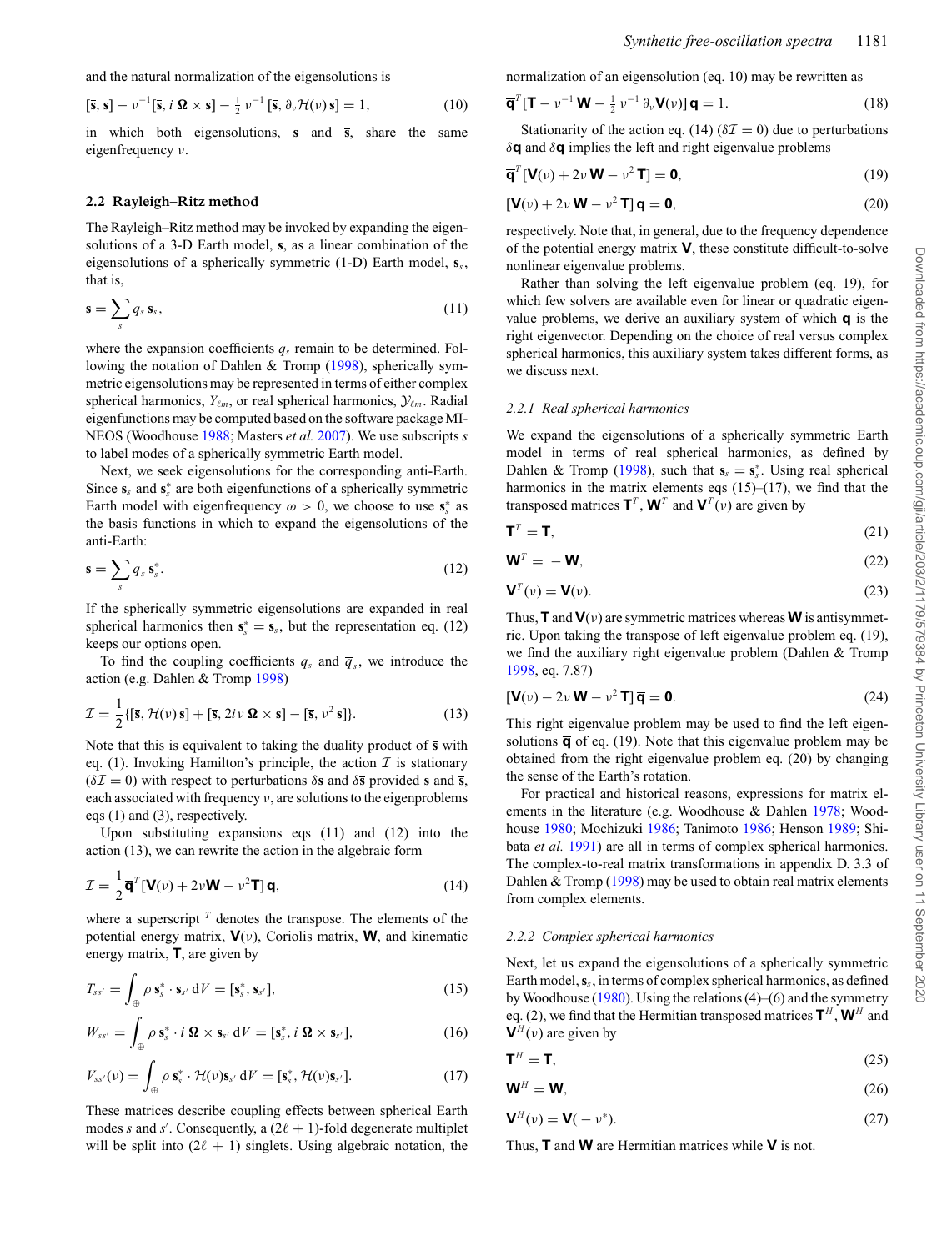Upon taking the Hermitian transpose of left eigenvalue problem eq. (19), we find the auxiliary right eigenvalue problem

$$
\left[\mathbf{V}(-\nu^*) - 2\left(-\nu^*\right)\mathbf{W} - (-\nu^*)^2\mathbf{T}\right]\overline{\mathbf{q}}^* = \mathbf{0}.\tag{28}
$$

This right eigenvalue problem yields eigensolutions **q**<sup>∗</sup> with associated eigenvalues  $-v^*$ , and thus the sought left eigensolutions  $\overline{q}$  of eq. (19) may be obtained by taking the complex conjugates of **q**<sup>∗</sup> . Unlike the auxiliary right eigenvalue problem in terms of real spherical harmonics eq. (24), eq. (28) is not simply obtained by reversing the Earth's sense of rotation in the original right eigenvalue problem eq. (20).

#### **2.3 Anelasticity**

Anelasticity may be accounted for by introducing physical dispersion and intrinsic attenuation, leading to a frequency-dependent coupling matrix **V**. For example, in an isotropic absorption-band Earth model the bulk and shear moduli take the form (see Dahlen & Tromp [1998,](#page-11-15) section 6.1)

$$
\kappa \longrightarrow \kappa_r \left[ 1 + \frac{2}{\pi Q_\kappa} \ln(|\omega/\omega_r|) + i \operatorname{sgn}(\omega) Q_\kappa^{-1} \right],\tag{29}
$$

$$
\mu \longrightarrow \mu_r \left[ 1 + \frac{2}{\pi Q_\mu} \ln(|\omega/\omega_r|) + i \operatorname{sgn}(\omega) Q_\mu^{-1} \right],\tag{30}
$$

where a subscript  $r$  denotes the modulus at (positive) reference frequency  $\omega_r$ , and  $Q_k$  and  $Q_\mu$  denote the intrinsic bulk and shear quality factors, which are nearly frequency-independent within the normal-mode frequency band (Kanamori & Anderson [1977\)](#page-11-19).

For a constant-*Q* absorption-band model, the coupling matrix **V** may be broken down as follows:

$$
\mathbf{V}(v) = \mathbf{V}_0 + \mathbf{V}^{\text{cen}} + \mathbf{V}^{\text{ell+lat}}(\omega) + i \mathbf{A}^{\text{lat}}, \qquad \omega > 0,
$$
 (31)

where  $\mathbf{V}_0$  is a diagonal matrix with the squared spherical anelastic Earth reference eigenfrequencies on its diagonal, **V**cen denotes contributions due to the centrifugal potential,  $V^{\text{ell+lat}}$  denotes contribution due to ellipticity and other types of lateral heterogeneity and **A**lat denotes contributions due to lateral variations in intrinsic attenuation. The reference frequencies of the spherical Earth model may include spherically symmetric attenuation in which case these reference eigenfrequencies are complex. Explicit expressions for the various contributions are documented in appendix D.2 of Dahlen & Tromp [\(1998\)](#page-11-15). The challenge is to accommodate the frequency dependence of the moduli in the construction of  $V(v)$ , which comes via the logarithmic physical dispersion terms in the expressions for the moduli eqs (29) and (30). This frequency dependence only affects the contribution **V**ell<sup>+</sup>lat.

In order to take anelasticity into account and make solving the eigenvalue problems eqs (19) and (20) tractable, two approaches are proposed. First, since the perturbed Earth deviates only slightly from the unperturbed Earth, we may approximate  $\mathbf{V}(v)$  by  $\mathbf{V}(v_f)$  as in Deuss & Woodhouse [\(2001\)](#page-11-9), where the fiducial frequency  $v_f$  is a geometric average over the degenerate frequencies of two coupled modes, that is

$$
\nu_f = \sqrt{\nu_s \nu_{s'}}. \tag{32}
$$

This assumption leads to the quadratic left and right eigenvalue problems

$$
\overline{\mathbf{q}}^T [\mathbf{V}(\nu_f) + 2\nu \mathbf{W} - \nu^2 \mathbf{T}] = \mathbf{0},\tag{33}
$$

$$
[\mathbf{V}(\nu_f) + 2\nu \mathbf{W} - \nu^2 \mathbf{T}] \mathbf{q} = \mathbf{0},\tag{34}
$$

<span id="page-3-0"></span>

Figure 1. Accuracy of the quadratic approximation of logarithmic physical dispersion based on eq. (38). Relative difference  $\Delta \ln(x) = \left[-\frac{3}{2} + 2x - \frac{1}{2}x^2 - \ln(x)\right]/\ln(x)$  where  $x = |\omega/\omega|$ , using a reference frequency  $\omega$ , of  $\frac{1}{2}x^2 - \ln(x)$ ]/ ln(*x*), where  $x = |\omega/\omega_r|$ , using a reference frequency  $\omega_r$  of 1.5 mHz, corresponding to the centre of the frequency band of interest. Near the edges of the band, the difference between the logarithmic physical dispersion term and its second-order accurate approximation eq. (38) can be 30 per cent.

respectively. In real spherical harmonics, the left eigenvalue problem eq. (33) may be replaced by the right eigenvalue problem

$$
[\mathbf{V}(\nu_f) - 2\nu \mathbf{W} - \nu^2 \mathbf{T}] \overline{\mathbf{q}} = \mathbf{0}.
$$
 (35)

In complex spherical harmonics, we have instead

$$
\left[\mathbf{V}^{H}(\nu_{f}) - 2\left(-\nu^{*}\right)\mathbf{W} - \left(-\nu^{*}\right)^{2}\mathbf{T}\right]\overline{\mathbf{q}}^{*} = \mathbf{0}.\tag{36}
$$

The normalization eq. (18) becomes

$$
\overline{\mathbf{q}}^{T}[\mathbf{T} - \nu^{-1}\mathbf{W} - \frac{1}{2}\nu^{-1}\partial_{\nu}\mathbf{V}(\nu_{f})]\mathbf{q} = 1.
$$
 (37)

Alternatively, the second approach is to carry out a Taylor expansion of the logarithmic dispersion term up to second-order around ω*<sup>r</sup>* (Park & Gilbert [1986\)](#page-12-1):

$$
\ln(|\omega/\omega_r|) \sim a + b |\omega| + c \omega^2, \tag{38}
$$

where  $a = -3/2$ ,  $b = 2\omega_r^{-1}$  $b = 2\omega_r^{-1}$  $b = 2\omega_r^{-1}$  and  $c = -\frac{1}{2}\omega_r^{-2}$  with  $\omega_r > 0$ . Fig. 1 illustrates that the quadratic approximation eq. (38) is acceptable over the normal-mode frequency range from 0.3 to 3 mHz. Thus, we take physical dispersion into account based on the quadratic approximation eq. (38), using a reference frequency of 1.5 mHz, corresponding to the centre of the frequency band of interest. This approach also leads to quadratic left and right eigenvalue problems, namely

$$
\overline{\mathbf{q}}^T (\mathbf{K} + \nu \mathbf{C} + \nu^2 \mathbf{M}) = \mathbf{0},\tag{39}
$$

$$
(\mathbf{K} + \nu \mathbf{C} + \nu^2 \mathbf{M})\mathbf{q} = \mathbf{0},\tag{40}
$$

where

$$
\mathbf{K} = \mathbf{V}_0 + \mathbf{V}^{\text{cen}} + \mathbf{V}_{\text{ref}}^{\text{ell} + \text{lat}} + a \mathbf{V}_{\text{pd}}^{\text{ell} + \text{lat}} + i \mathbf{A}^{\text{lat}},
$$
(41)

$$
\mathbf{C} = 2\mathbf{W} + b\mathbf{V}_{\text{pd}}^{\text{ell}+\text{lat}},\tag{42}
$$

$$
\mathbf{M} = -\mathbf{T} + c\mathbf{V}_{\text{pd}}^{\text{ell}+\text{lat}}.
$$
 (43)

The matrix elements **V**ell+lat have been split in terms a contribution at the reference frequency  $\omega_r$ ,  $\mathbf{V}_{\text{ref}}^{\text{ell+lat}}$ , plus a term that multiplies the logarithmic physical dispersion  $\ln(|\omega/\omega_r|)$ ,  $\mathbf{V}_{pd}^{\text{ell+lat}}$ . In real spherical harmonics, the left eigenvalue problem eq. (39) may be replaced by the right eigenvalue problem via eq. (24)

$$
(\mathbf{K} - \nu \mathbf{C}' + \nu^2 \mathbf{M}) \overline{\mathbf{q}} = \mathbf{0},\tag{44}
$$

where

$$
\mathbf{C}' = 2\mathbf{W} - b\mathbf{V}_{\mathrm{pd}}^{\mathrm{ell} + \mathrm{lat}}.\tag{45}
$$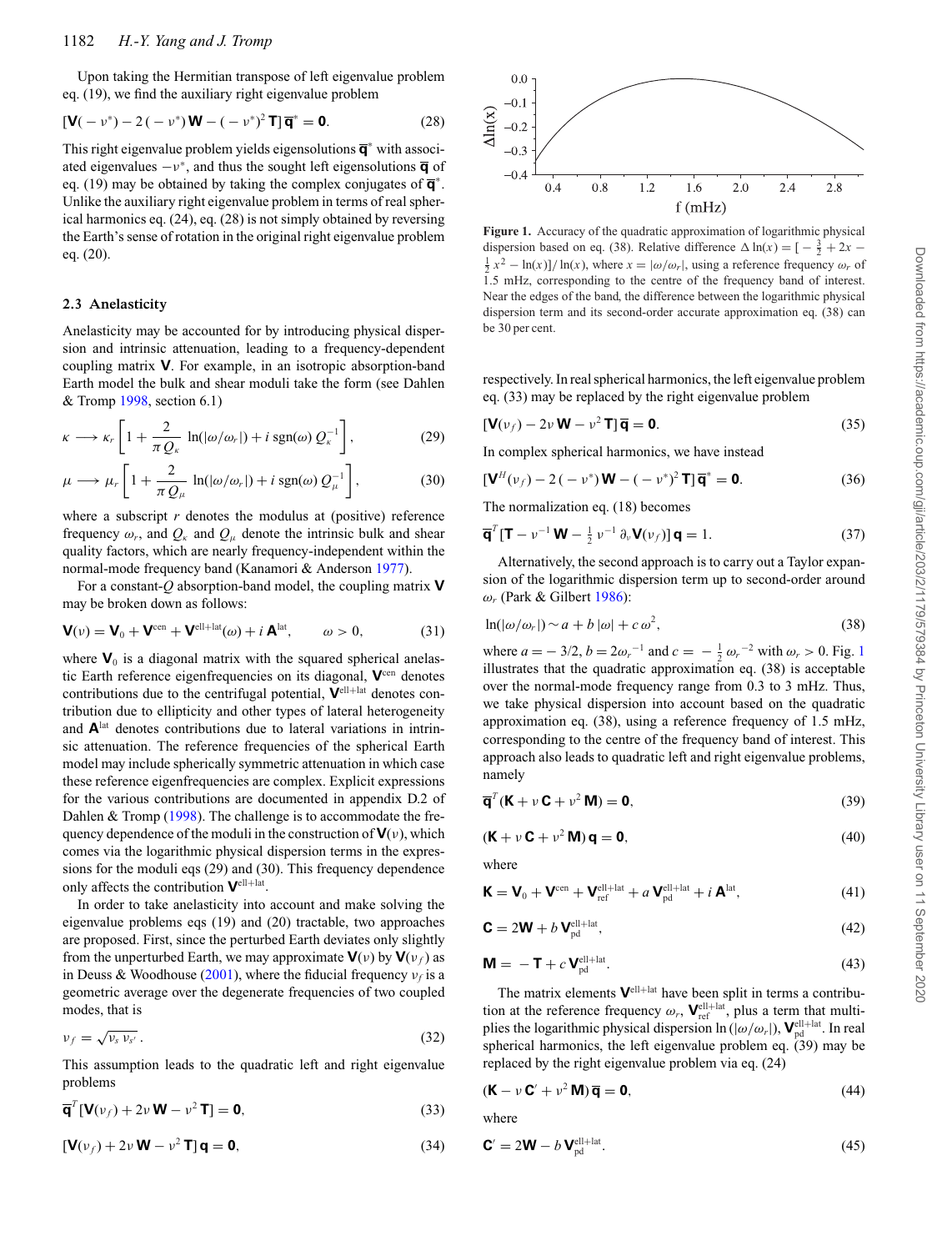In complex spherical harmonics, we have instead

$$
\left[\mathbf{K}' - \left(-v^*\right)\mathbf{C} + \left(-v^*\right)^2 \mathbf{M}\right]\overline{\mathbf{q}}^* = \mathbf{0},\tag{46}
$$

where

$$
\mathbf{K}' = \mathbf{V}_0^* + \mathbf{V}^{\text{cen}} + \mathbf{V}_{\text{ref}}^{\text{ell} + \text{lat}} + a \mathbf{V}_{\text{pd}}^{\text{ell} + \text{lat}} - i \mathbf{A}^{\text{lat}}.
$$
 (47)

Finally, the normalization eq. (18) becomes

$$
\overline{\mathbf{q}}^T(-\mathbf{M} - \frac{1}{2}\nu^{-1}\mathbf{C})\mathbf{q} = 1.
$$
 (48)

#### **2.4 Synthetic seismograms: wideband coupling**

The time-domain displacement, **s**, due to a distributed body force, **f**, may be expressed in terms of the Green's tensor, **G**, as

$$
\mathbf{s}(\mathbf{x}_r, t) = \int_{-\infty}^t \int_{V_s} \mathbf{G}(\mathbf{x}_r, \mathbf{x}_s; t - t_s) \cdot \mathbf{f}(t_s, \mathbf{x}_s) dV_s dt_s, \qquad (49)
$$

where  $\mathbf{x}_r$  denotes a receiver location. Let us use an index  $k$  to label the eigensolutions  $\mathbf{s}_k$  with associated eigenfrequencies  $v_k$ . The eigensolutions of the anti-Earth are similarly identified as  $\bar{\mathbf{s}}_k$  with the same eigenfrequency  $v_k$  (see Table [1\)](#page-1-0). The Green's tensor may be expressed in terms of these eigensolutions as (see section 6.3.3 of Dahlen & Tromp [1998\)](#page-11-15)

$$
\mathbf{G}(\mathbf{x}_r, \mathbf{x}_s; t) = \text{Re} \sum_k (i v_k)^{-1} \mathbf{s}_k(\mathbf{x}_r) \overline{\mathbf{s}}_k(\mathbf{x}_s) e^{i v_k t}.
$$
 (50)

The acceleration response to a step-function moment-tensor source may be conveniently expressed in terms of spherical Earth receiver and source vectors

$$
\mathbf{r} = \begin{pmatrix} \vdots \\ \hat{v} \cdot \mathbf{s}_s(\mathbf{x}_r) \\ \vdots \end{pmatrix},
$$
\n
$$
\mathbf{s} = \begin{pmatrix} \vdots \\ \mathbf{M} \cdot \mathbf{\epsilon}_s^*(\mathbf{x}_s) \\ \vdots \end{pmatrix},
$$
\n(51)

where ν denotes the polarization of the accelerometer, **M** denotes the moment tensor (Saito [1967;](#page-12-13) Gilbert [1970\)](#page-11-20) and

$$
\boldsymbol{\epsilon}_s = \frac{1}{2} \left[ \nabla \mathbf{s}_s + (\nabla \mathbf{s}_s) \right]^T \tag{53}
$$

is the strain associated with the spherical eigensolution **s***s*. If the spherically symmetric eigensolutions are expanded in real spherical harmonics  $\epsilon_s^* = \epsilon_s$  and the source vector **s** is real, but the representation eq. (52) keeps our options open.

The ν<sup>ρ</sup> component of acceleration is

$$
a(t) = \hat{\nu} \cdot \partial_t^2 \mathbf{s}(\mathbf{x}_r, t). \tag{54}
$$

Using the receiver and source vectors (eqs 51 and 52), this accelerogram may be expressed algebraically as

$$
a(t) = \text{Re} \left[ \mathbf{r}'^T \exp(i\mathbf{N}t) \mathbf{s}' \right],\tag{55}
$$

where we have introduced the transformed receiver and source vectors

$$
\mathbf{r}' = \mathbf{Q}^T \mathbf{r},\tag{56}
$$

$$
\mathbf{s}' = \overline{\mathbf{Q}}^T \mathbf{s}.\tag{57}
$$

The diagonal matrix **N** contains the eigenfrequencies  $v_k$ , and the matrices **Q** and **Q** have the eigensolutions  $\mathbf{q}_k$  and  $\overline{\mathbf{q}}_k$  associated with eigenfrequency  $v_k$  as their respective columns. In this notation, relationship eq. (11) may be rewritten as

$$
\mathbf{s}_k = \sum_s \mathcal{Q}_{sk} \, \mathbf{s}_s,\tag{58}
$$

with anti-Earth complement

$$
\overline{\mathbf{s}}_k = \sum_s \overline{Q}_{sk} \mathbf{s}_s. \tag{59}
$$

The accelerogram eq. (55) is valid for a general 3-D Earth model and may be used to calculate broad-band synthetic spectra. We refer to this approach as 'wideband' coupling.

### **2.5 Quasi-degenerate perturbation theory: reduction to group and self-coupling**

Solving left and right quadratic eigenvalue problems is computationally expensive. To reduce the computational expense, we can focus on groups of relatively isolated modes in the free oscillation spectrum while at the same time linearizing the eigenvalue problem. By linearizing the frequency perturbations around a suitably chosen fiducial frequency  $\omega_r$ , the eigenvalue problems can be reduced to standard linear eigenvalue problems for which many numerical routines are valuable (e.g. LAPACK). In the isolated-mode approximation, only self-coupling of the singlets within the same multiplet is considered.

Ignoring terms higher than first order in  $\delta v = v - \omega_r$ , **V**, **W** and **T**, we make the approximation

**V**(*v*) + 2*v* **W** − *v*<sup>2</sup> **T**  $\approx$  2 $\omega_r$  (**H** −  $\delta v$  **I**), (60)

where

$$
\mathbf{H} = \mathbf{N}_0 - \omega_r \, \mathbf{I} + \mathbf{W} + (2\omega_r)^{-1} \, (\mathbf{V}' + i \, \mathbf{A}^{\text{lat}} - \omega_r^2 \, \mathbf{T}'). \tag{61}
$$

Here  $N_0$  is a diagonal matrix composed of the unperturbed eigenfrequencies ν*s*, **I** is the identity matrix, and

$$
\mathbf{V}' = \mathbf{V}^{\text{cen}} + \mathbf{V}_{\text{ref}}^{\text{ell} + \text{lat}},\tag{62}
$$

$$
\mathbf{T}' = \mathbf{T} - \mathbf{I}.\tag{63}
$$

How we proceed depends on the choice of real versus complex spherical harmonics.

#### *2.5.1 Real spherical harmonics*

In this section—where we use real spherical harmonics such that **s**∗ *<sup>s</sup>* = **s***s*—we recapitulate results in Chapter 13.2 of Dahlen & Tromp [\(1998\)](#page-11-15). We consider the two standard linear eigenvalue problems

$$
Hz = \delta \nu z, \tag{64}
$$

$$
\overline{\mathbf{H}}\,\overline{\mathbf{z}} = \delta v\,\overline{\mathbf{z}},\tag{65}
$$

where

$$
\overline{\mathbf{H}} = \mathbf{N}_0 - \omega_r \mathbf{I} - \mathbf{W} + (2\omega_r)^{-1} (\mathbf{V}' + i \mathbf{A}^{\text{lat}} - {\omega_r}^2 \mathbf{T}'). \tag{66}
$$

The second standard eigenvalue problem is a linearized version of eq. (24). Upon taking the transpose of the right eigenvalue problem eq. (65) and using the fact that  $H = H<sup>T</sup>$ , we find that

$$
\overline{\mathbf{z}}^T \mathbf{H} = \delta v \, \overline{\mathbf{z}}^T,\tag{67}
$$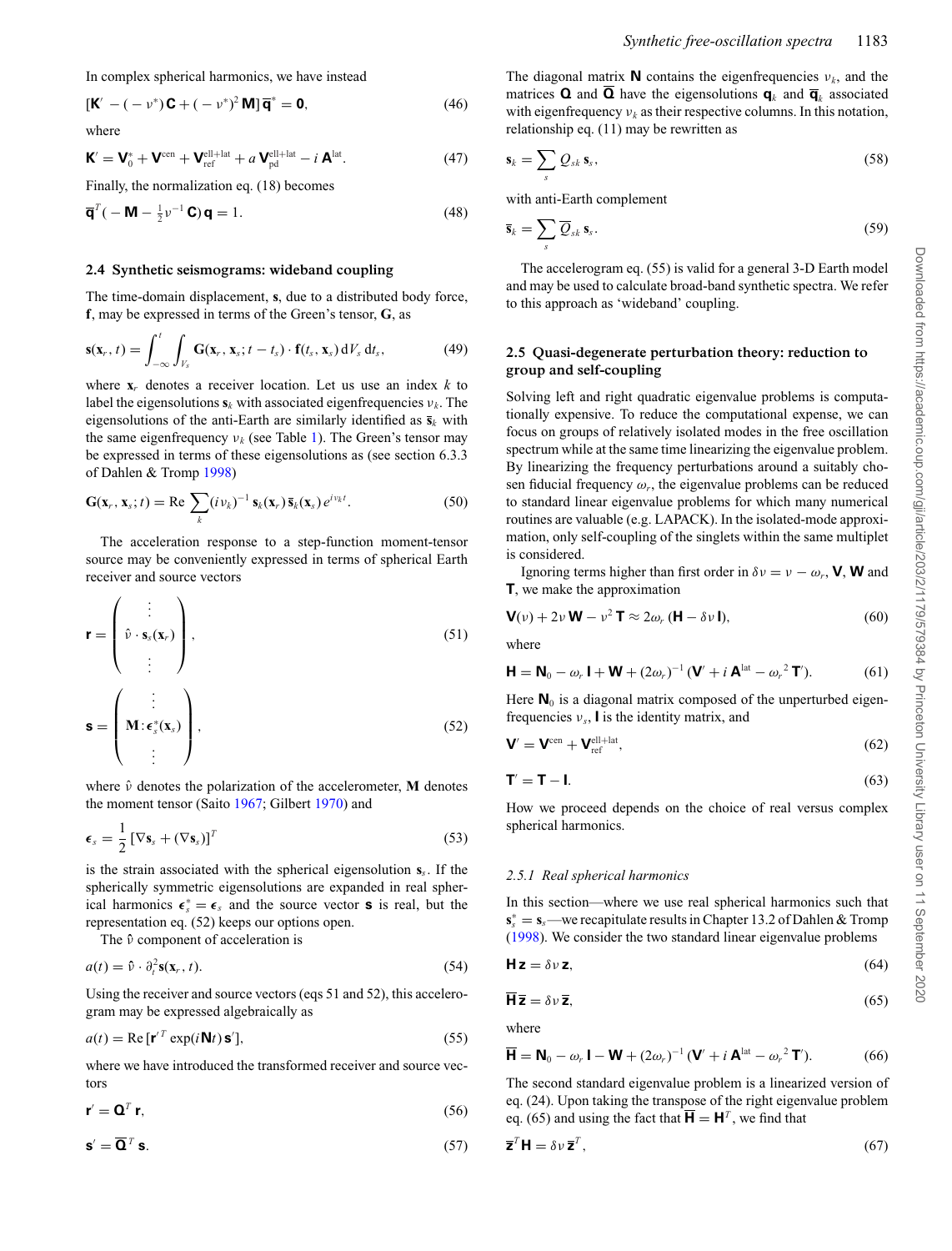and thus we recognize **z** as the left eigensolution of **H**. We normalize the left and right eigensolutions such that

$$
\overline{\mathbf{z}}^T \mathbf{z} = 1. \tag{68}
$$

The question is how the eigensolution pairs  $\mathbf{z}$ ,  $\overline{\mathbf{z}}$  and  $\mathbf{q}$ ,  $\overline{\mathbf{q}}$  are related.

Let us consider the normalization of the eigensolution pair **q**, **q** expressed by eq. (18) . By inserting eq. (31) into eq. (18) and ignoring the contribution of ellipticity to  $\partial_{\nu}V(\nu)$ , we may expand  $\mathbf{I} + \mathbf{T}' - \nu^{-1}\mathbf{W} - \frac{1}{2}\nu^{-1}\partial_{\nu}\mathbf{V}(\nu)$  up to first order around  $\omega_r$  so that eq. (18) becomes

$$
\overline{\mathbf{q}}^T \mathbf{B}^{-2} \mathbf{q} = 1,\tag{69}
$$

where

$$
\mathbf{B} = \mathbf{I} - \frac{1}{2}\mathbf{T}' + \frac{\omega_r^{-2}}{2\pi}\mathbf{A}^{\text{lat}} + \frac{\omega_r^{-1}}{2}\mathbf{W}.
$$
 (70)

Note that the third term on the right-hand side of eq. (70) is due to anelastic dispersion, rather than anelastic attenuation. Upon comparing the normalization eqs (68) and (69), we conclude that eigensolution pairs  $\overline{z}$ ,  $\overline{z}$  and  $\overline{q}$ ,  $\overline{q}$  are related via

$$
\mathbf{q} = \mathbf{B} \mathbf{z},\tag{71}
$$

$$
\overline{\mathbf{q}} = \mathbf{B}^T \overline{\mathbf{z}}.\tag{72}
$$

The acceleration is of the form eq. (55), namely,

$$
a(t) = \text{Re}[\mathbf{r}'^T \exp(i\mathbf{N}t)\mathbf{s}'], \tag{73}
$$

but in this case the diagonal matrix **N** contains the perturbed eigenfrequencies,  $v_k = \omega_r + \delta v_k$ , of the singlets in the group, and the receiver and source vectors are

$$
\mathbf{r}' = \mathbf{Q}^T \mathbf{r} = \mathbf{Z}^T \mathbf{B}^T \mathbf{r}
$$
 (74)

$$
\mathbf{s}' = \overline{\mathbf{Q}}^T \mathbf{s} = \overline{\mathbf{Z}}^T \mathbf{B} \mathbf{s}.
$$
 (75)

where the matrices **Z** and  $\overline{\mathbf{Z}}$  have the eigensolutions  $\mathbf{z}_k$  and  $\overline{\mathbf{z}}_k$  as their respective columns. The acceleration may now be expressed in the form

$$
a(t) = \text{Re}[(\mathbf{Z}^T \mathbf{B}^T \mathbf{r})^T \exp(i\mathbf{N}t)(\overline{\mathbf{Z}}^T \mathbf{B} \mathbf{s})].
$$
 (76)

#### *2.5.2 Complex spherical harmonics*

In the case of complex spherical harmonics, we consider the standard linear eigenvalue problems

$$
Hz = \delta v z, \tag{77}
$$

$$
\overline{\mathbf{H}}\overline{\mathbf{z}} = (\delta v)^* \overline{\mathbf{z}},\tag{78}
$$

where

$$
\overline{\mathbf{H}} = \mathbf{N}_0^* - \omega_r \mathbf{I} + \mathbf{W} + (2\omega_r)^{-1} (\mathbf{V}' - i \mathbf{A}^{\text{lat}} - \omega_r^2 \mathbf{T}'), \tag{79}
$$

and

$$
(\delta v)^* = v^* - \omega_r. \tag{80}
$$

Likewise, the second standard eigenvalue problem is a linearized version of eq. (28). Upon taking the Hermitian transpose of the right eigenvalue problem eq. (78) and using the fact that  $H = H<sup>H</sup>$ , we find that

$$
\overline{\mathbf{z}}^H \mathbf{H} = \delta v \, \overline{\mathbf{z}}^H,\tag{81}
$$

and thus we recognize **z** as the left eigensolution of **H**. We normalize the left and right eigensolutions such that

$$
\overline{\mathbf{z}}^H \mathbf{z} = 1. \tag{82}
$$

The linearized normalization condition for the eigensolutions **q** and  $\overline{\mathbf{q}}$  remains (eq. 69), where in the case of complex spherical harmonics the matrix **B** is Hermitian:  $\mathbf{B} = \mathbf{B}^H$ . Thus, we find that in this case

$$
\mathbf{q} = \mathbf{B} \mathbf{z},\tag{83}
$$

$$
\overline{\mathbf{q}} = \mathbf{B}^T \overline{\mathbf{z}}^*.
$$
 (84)

The acceleration is of the form eq. (73), but the receiver and source vectors are

$$
\mathbf{r}' = \mathbf{Q}^T \mathbf{r} = \mathbf{Z}^T \mathbf{B}^T \mathbf{r} = (\mathbf{Z}^H \mathbf{B}^H \mathbf{r}^*)^* = (\mathbf{Z}^H \mathbf{B} \mathbf{r}^*)^*
$$
(85)

$$
\mathbf{s}' = \overline{\mathbf{Q}}^T \mathbf{s} = \overline{\mathbf{Z}}^H \mathbf{B} \mathbf{s},\tag{86}
$$

where the matrices **Z** and  $\overline{Z}$  have the eigensolutions  $z_k$  and  $\overline{z}_k$  as their respective columns. The acceleration may now be expressed in the form

$$
a(t) = \text{Re}\left[ (\mathbf{Z}^H \mathbf{B} \mathbf{r}^*)^H \exp(i \mathbf{N} t) (\overline{\mathbf{Z}}^H \mathbf{B} \mathbf{s}) \right].
$$
 (87)

Alternatively, one may derive eigensolutions in terms of complex spherical harmonics from those expressed in real spherical harmonics by invoking a transformation matrix (see appendix D.3.3 of Dahlen & Tromp [1998\)](#page-11-15).

Besides accelerating the calculations, the reduction to a standard linear eigenvalue problem results in the simultaneous determination of left and right eigenvectors. We can thus simply replace  $\overline{Z}^T$  in eq. (76) and  $\overline{\mathbf{Z}}^H$  in eq. (87) with  $\mathbf{Z}^{-1}$ .

## **3 NUMERICAL EXAMPLES**

In the previous section, we discussed the calculation of synthetic seismograms on a rotating, anelastic Earth model based on perturbation theory and quasi-degenerate perturbation theory. In this section, we implement these theoretical results in practice, with an emphasis on assessing the accuracy of various commonly used approximations. In addition to re-evaluating the narrowband- and self-coupling approximations against wideband coupling in a systematic manner, we investigate issues related to physical dispersion and (re)normalization. Spectra employing approximate frequency and coupling matrices, which lead to a linearized eigenvalue problem, are also examined.

We us[e](#page-6-0) 3-D shear wave speed model S20RTS (Ritsema *et al.* [1999\)](#page-12-14), which uses PREM (Dziewonski & Anderson [1981\)](#page-11-21) plus anelastic model of QL6 (Durek  $&$  Ekström [1996\)](#page-11-22) as the terrestrial monopole. Perturbations in bulk modulus and density are scaled from the shear modulus by factors of 0.5 and 0.4, respectively. Moho variations are taken from crustal model Crust 1.0 (Laske *et al.* [2013\)](#page-11-23), and we accommodate rotation and ellipticity. We do not consider lateral variations in attenuation, although these may be important (Millot-Langet *et al.* [2003\)](#page-11-24) and can be readily accommodated.

Degenerate eigenfrequencies of the anelastic terrestrial monopole may be calculated from the chosen spherical Earth model (i.e. PREM plus QL6), but we use centre frequencies and quality factors from the Reference Earth Model website compiled by G. Laske (igppweb.ucsd.edu/∼gabi/rem.html). It is common practice in free oscillation seismology—particularly in tomographic studies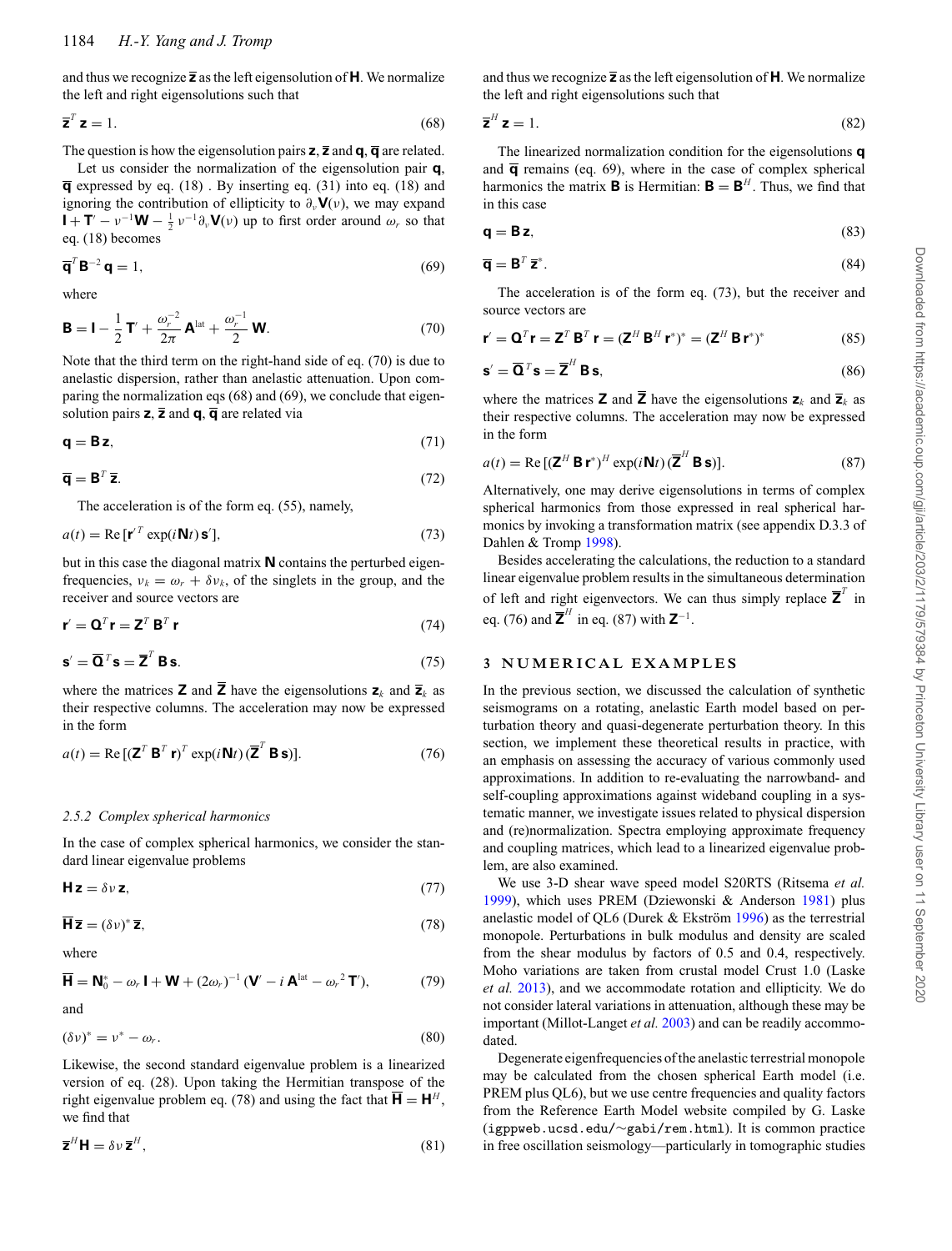<span id="page-6-0"></span>

**Figure 2.** Map showing the stations (yellow triangles) and locations and mechanisms of 41 earthquakes used in this study (beach balls).

where the focus is on lateral variations—to change centre frequencies from model predictions to their observed values. This amounts to recognizing that none of the current 1-D Earth models are perfect terrestrial monopoles, thereby also circumventing a debate about the choice of 1-D model. Spectral differences between data and synthetics may significantly change due to centre–frequency shifts, but it is immaterial for comparisons of synthetics.

We calculate more than 10 000 synthetic spectra for 41 earthquakes with  $M_w > 7.8$  occurring between 2000 and 2013 (Fig. [2\)](#page-6-0). We focus on 116 multiplets—a total of 1880 singlets with frequencies below 3 mHz. We use SLEPc (slepc.upv.es; Hernandez *et al.* [2005\)](#page-11-25) to solve eigenvalue problems, including (1) quadratic eigenvalue problems for the wideband- and narrowband-coupling scheme; (2) standard linear eigenvalue problems encountered in quasi-degenerate perturbation theory; (3) linear eigenvalue problems—including standard and generalized eigenvalue problems—associated with various approximations to general nonlinear eigenvalue problems.

Despite the availability of nonlinear (direct) solvers in the SLEPc library, we use a linear solver for computational efficiency. In this approach, a quadratic eigenvalue problem is first transformed into a linear generalized eigenvalue problem by doubling the size of the matrices, an approach first proposed in geophysics by Wahr [\(1981\)](#page-12-15) and subsequently used by Master *et al.* [\(1983\)](#page-11-26), Park & Gilbert [\(1986\)](#page-12-1) and Deuss & Woodhouse [\(2001\)](#page-11-9). The linear system is preconditioned by the block Jacobi technique (e.g. Saad [2003\)](#page-12-16), and solved based on the Krylov–Schur subspace iterative method (Stewart [2001\)](#page-12-17) with the Generalized Minimal Residual (GMRES) algorithm (Saad & Schultz [1986\)](#page-12-18). It requires 41 iterations to reach relative residual errors smaller than 10<sup>−</sup>12. The numerical cost is ∼4.3 hr on a single processor of a quad core Intel Xeon 2.4 GHz CPU for two eigenproblems (i.e. the original and auxiliary problems) with an upper-limit frequency of 3 mHz. The compute time roughly scales with the sixth power of the upper-limit frequency of the system (see Fig. [3\)](#page-6-1), which is one order less than the approach of Al-Attar *et al.* [\(2012\)](#page-11-11). In addition to the GMRES algorithm, we also used the Bi-Conjugate Gradient Squared (BCGS) algorithm (van der Vorst [1992\)](#page-12-19), which is employed by Al-Attar *et al.* [\(2012\)](#page-11-11). Both algorithms show similar patterns for compute time and scalability for the Earth's free-oscillation system[.](#page-7-0)

<span id="page-6-1"></span>

**Figure 3.** Compute times for quadratic eigenvalue problems with different upper-limit frequencies (i.e. different matrix sizes). Two iterative algorithms, namely, GMRES (red) and BCGS (cyan), are used for comparison. The compute times for both approaches basically coincide. Dashed lines represent linear regressions with slopes of 1.90 and 1.91 for the two algorithms, respectively. These results indicate that the calculations roughly scale as  $\omega^6$ .

To begin with, we address the importance of the balance between computational efficiency and accuracy in the construction of coupling matrices, prior to invoking the SLEPc solver. We find that radial integrations are the most time-consuming part (∼80 per cent) of the matrix calculations, and variations in knot spacing can significantly affect their accuracy. With this concern in mind, we calculated three normal-mode catalogues for the terrestrial monopole using two unevenly spaced radial grids with 808 and 1602 knots, and one evenly spaced radial grid with 6386 integration points based on the open-source mode calculation package MINEOS (geodynamics.org). Although the eigensolutions—of the perturbed Earth model—for these three cases are virtually indistinguishable, resulting normal-mode spectra can differ considerably,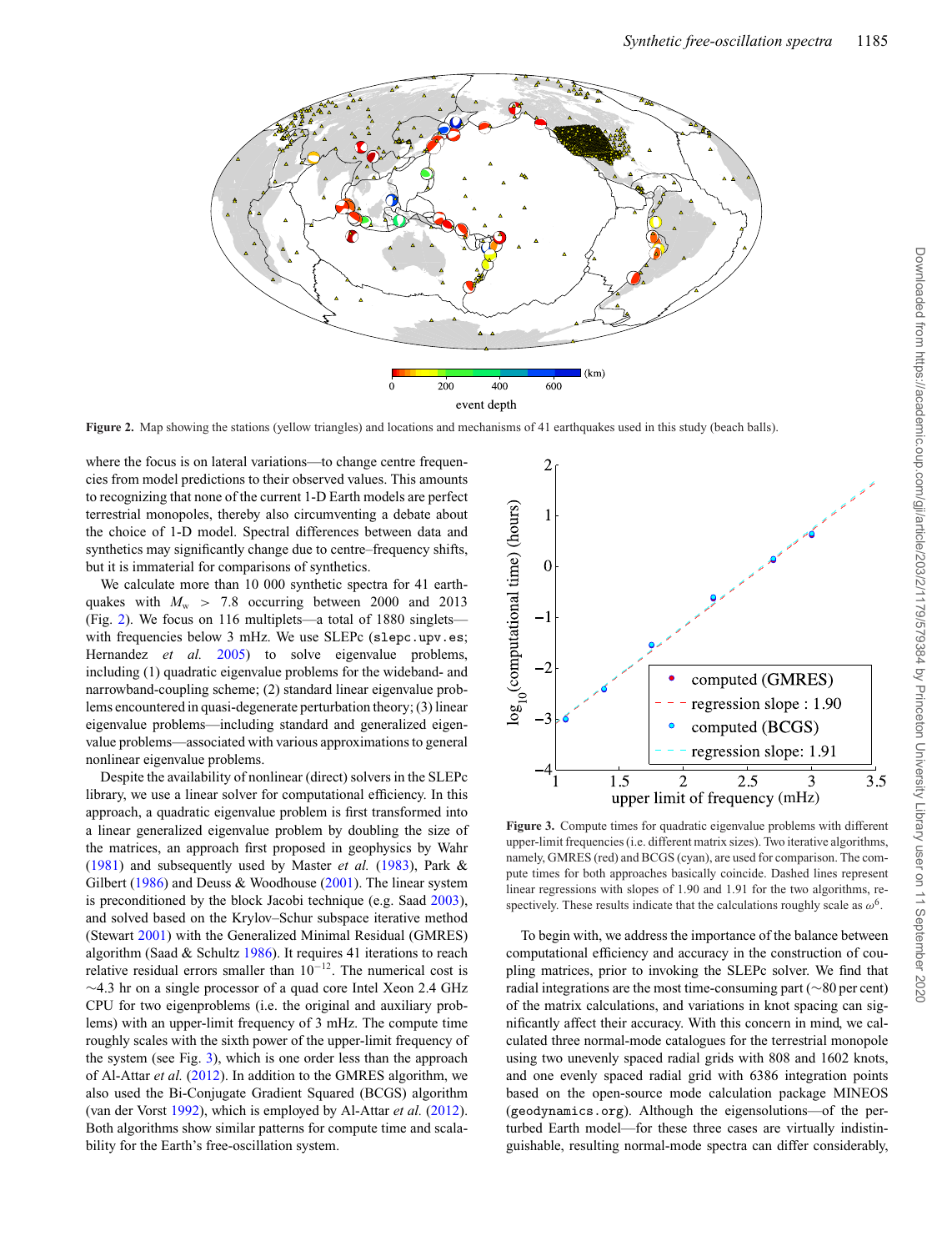<span id="page-7-0"></span>

**Figure 4.** Wideband coupling in real and complex spherical harmonic bases. (a) Vertical-component acceleration amplitude spectra at station CAN (Canberra, Australia) for the 2011 Tohoku earthquake. A Hanning taper is applied to a 6–36 hr time window relative to the centroid time. Synthetics are calculated based on wideband coupling all modes below 3 mHz in real (red curve) and complex (black curve) spherical harmonic bases. Data are depicted by the grey curve. The number at the centre of the black horizontal arrows labels the factor by which the vertical axis is exaggerated within the frequency window spanned by the arrow. We divided the spectrum into several target frequency windows (dashed rectangles) in which prominent modes (labelled along the top) are identified by their degenerate eigenfrequencies. (b) Using the synthetics based on complex spherical harmonics as a reference, the difference with the synthetics based on real spherical harmonics is calculated using eq. (88). Perfect agreement corresponds to a variance reduction (V.R.) of 1.0. The grey symbols denote the difference for the synthetics shown in (a), whereas the red symbols show an average over three depth-distinct events. In either case, the level of agreement (a difference of <0.02 per cent) is excellent.

in particular at higher frequencies. The differences do not show a trend, that is, 1602-knot simulations are not closer to 6386-knot simulations than 808-knot simulations. The cause of these differences is proper eigensolution normalization. Instead of using the eigensolutions as provided by the eigenvalue solver, we impose normalization based on eq. (68) and find that in that case all three catalogues produce identical spectra. Based on these experiments we selected a mode catalogue with 1602 radial knots. As a further check of the reliability of the eigensolutions, we compare **H z** with **z** ν (Roman *et al.* [2014\)](#page-12-20) and find that the relative residual errors for all modes are smaller than 10<sup>−</sup>12. In addition, we have no trouble pairing the eigenvalues of the original (left) eigenproblem with those of the auxiliary (right) eigenproblem because the two corresponding eigenvalues are numerically indistinguishable up to double precision even quadratic problems with  $1880 \times 1880$ matrices.

To assess the quality of various approximations, we compare a complex spectrum of interest,  $a_{i,j}$ , to a reference spectrum,  $a_{i,j}^{\text{ref}}$ usually an 'exact' spectrum calculated based on wideband coupling below 3 mHz using eq. (55)—by calculating the variance reduction

$$
\text{V.R.} = 1 - \sqrt{\sum_{i=1}^{\text{next}} \sum_{j=1}^{\text{short}} w_i w_j (a_{i,j} - a_{i,j}^{\text{ref}})^2 \over \sum_{i=1}^{\text{next}} \sum_{j=1}^{\text{start}} w_i w_j (a_{i,j}^{\text{ref}})^2} .
$$
 (88)

This represents a weighted average over stations and events in which  $w_i w_j$  is a weight determined by the spatial coverage of event *i* and station *j*.

It is noteworthy that synthetic spectra become inaccurate near the upper frequency limit, because coupling with higher-frequency modes beyond this limit is ignored. As a guide, Al-Attar *et al.* [\(2012\)](#page-11-11) found that coupling all modes below 4.3 mHz yields accurate spectra below 3 mHz.

## **3.1 Wideband coupling in real versus complex spherical harmonics**

We assess the accuracy of the 'exact' synthetics by comparing results based on real spherical harmonics with those based on complex spherical harmonics. In either approach, we need to solve two quadratic right eigenvalue problems, namely, eqs (40) and (44) for real spherical harmonics and eqs (40) and (46) for complex spherical harmonics.

We assess the difference between the two approaches based on the variance reduction estimator eq. (88). Error bars are calculated by first determining the weighted mean variance reduction over all stations, followed by determining the weighted standard deviation among the results. Rather than taking entire spectra, which are dominated by mantle-sensitive modes, we use the automated window selection tool FLEXWIN (Maggi *et al.* [2009\)](#page-11-27) to select target frequency windows using a thousand spectra. Variance reduction as a function of target window is illustrated in Fig. [4.](#page-7-0) The differences are negligible. Even for toroidal-mode-dominated windows (e.g.  ${}_{0}T_{3}$  around 0.55 mHz), where weak shear energy leaking to the vertical component could amplify numerical error, the variance reduction remains <0.02 per cent.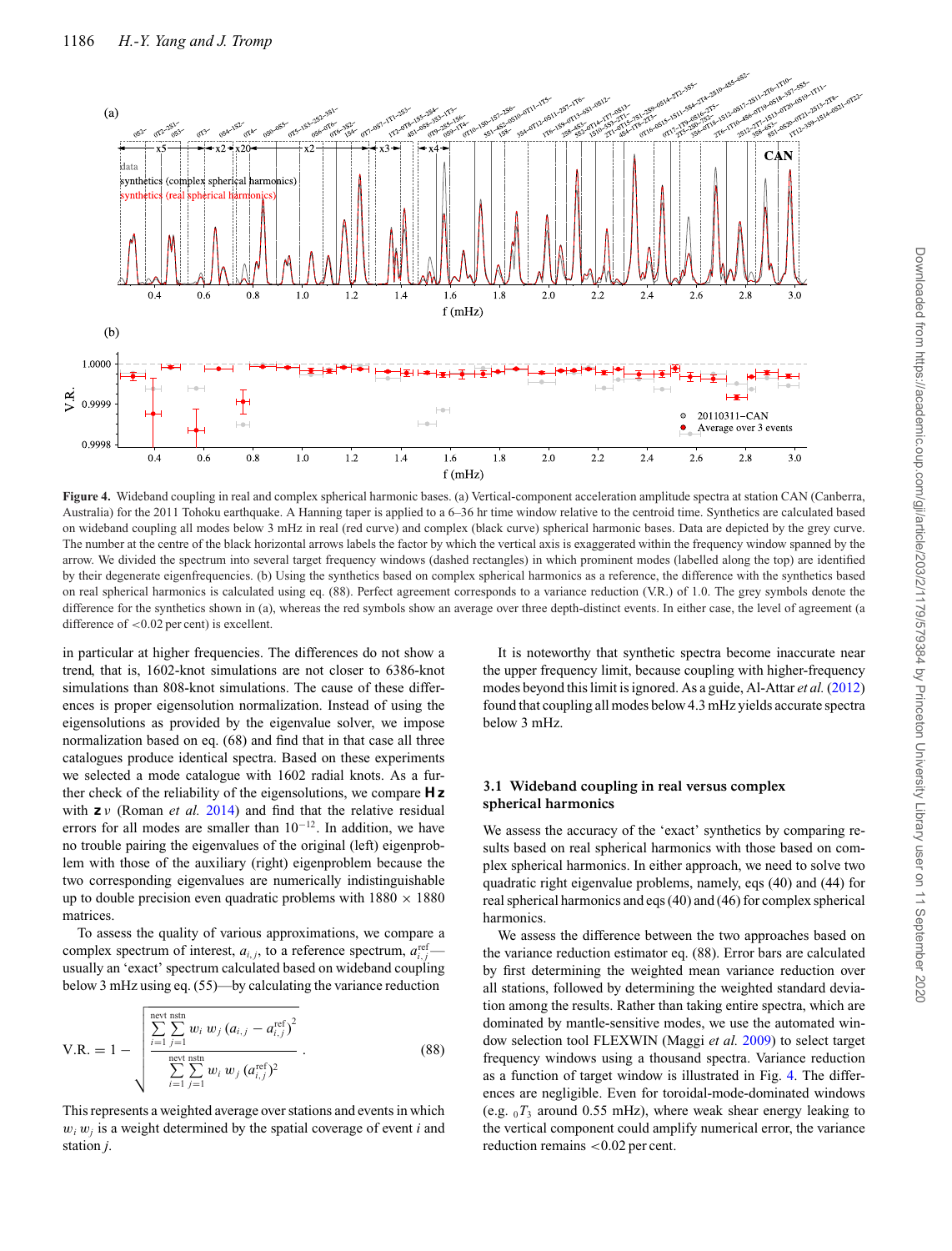<span id="page-8-0"></span>

**Figure 5.** Assessment of the accuracy of narrowband- and self coupling approximations. All 116 multiplets below 3 mHz are coupled together in wideband calculations, whereas in narrowband calculations they are subdivided into the 33 supermultiplets identified by Deuss & Woodhouse [\(2001\)](#page-11-9), and self coupling calculations consider individual contributions from the 116 multiplets. The number at the centre of the black horizontal arrows labels the factor by which the vertical axis is exaggerated within the frequency window spanned by the arrow. We divided the spectrum into frequency windows (dashed rectangles) in which prominent modes (labelled along the top) are identified by their degenerate eigenfrequencies. (a) Vertical-component acceleration amplitude spectra at station CAN (Canberra, Australia) for the 2011 Tohoku earthquake. Wideband coupling is used to calculate the 'exact' spectra shown in black, synthetics based on narrowband coupling are shown in green, and synthetics based on self coupling are shown in red. A Hanning taper is applied to a 6–36 hr time window relative to the centroid time. (b) Accuracy of the self coupling approximation is assessed based on eq. (88). Perfect agreement corresponds to a variance reduction (V.R.) of 1.0. Grey symbols denote the difference for the CAN synthetics shown in (a), whereas the green symbols show an average over 41 events. (c) Accuracy of the narrowband-coupling approximation is assessed based on eq. (88). Perfect agreement corresponds to a V.R. of 1.0. Grey symbols denote the difference for the CAN synthetics shown in (a), whereas the red symbols show an average over 41 events.

#### **3.2 Wideband, narrowband and self coupling**

In addition to grouping all modes below 3 mHz together in a wideband coupling calculation, we also consider narrowband coupling and self coupling. Comparisons among these coupling schemes were also made by Deuss & Woodhouse [\(2001\)](#page-11-9), Andrews *et al.* [\(2006\)](#page-11-28), Irving *et al.* [\(2008\)](#page-11-29) and Al-Attar *et al.* [\(2012\)](#page-11-11), and our study can be regarded as an extension of this earlier work based on a different numerical approach and a larger data set. The narrowbandcoupling calculation divides the modes below 3 mHz into 33 supermultiplets, as specified by Deuss & Woodhouse [\(2001\)](#page-11-9). The self coupling calculation considers individual contributions of all 116 modes with frequencies below 3 mHz. Spectra are calculated based on the complex spherical harmonic reference basis. Spectral differences for self coupling (Fig. [5b](#page-8-0)) and narrowband coupling (Fig. [5c](#page-8-0)) are relative to results of wideband coupling[.](#page-9-0)

At frequencies below ∼1.5 mHz, except for toroidal mode windows, self coupling is acceptable, as illustrated in Fig. [5\(](#page-8-0)b). This is further corroborated by comparisons of amplitude spectra with wideband calculations (see Fig. [5a](#page-8-0)). We observe only subtle discrepancies between the two calculations (red and black curves in Fig. [5a](#page-8-0)), corresponding to very high V.R. values (grey symbols in Fig. [5b](#page-8-0)), typically larger than 0.9. The differences rapidly become unacceptable at higher frequencies. The patterns remain the same even for ensemble averages over more than 10 000 spectra (red symbols in Fig. [5b](#page-8-0)). This is to be expected because at higher frequencies the modes become denser-and-denser and across-multiplet coupling becomes more-and-more important. Note that self coupling cannot predict the occurrence of toroidal modes in vertical-component spectra (e.g.  $_0T_3$  and  $_0T_4$ ), a phenomenon that is common in observed free-oscillation spectra (Zurn *et al.* [2000\)](#page-12-21). Other notable discrepancies generally involve unmodelled spheroidal-toroidal coupling (e.g. around 0.4, 1.85 and 2.75 mHz; Master *et al.* [1983\)](#page-11-26), particularly for spheroidal and toroidal modes differing by one angular degree (e.g.  ${}_0S_{11}$ – ${}_0T_{12}$  and  ${}_0S_{19}$ – ${}_0T_{20}$ ), as expected based upon the angular selection rules for Coriolis coupling.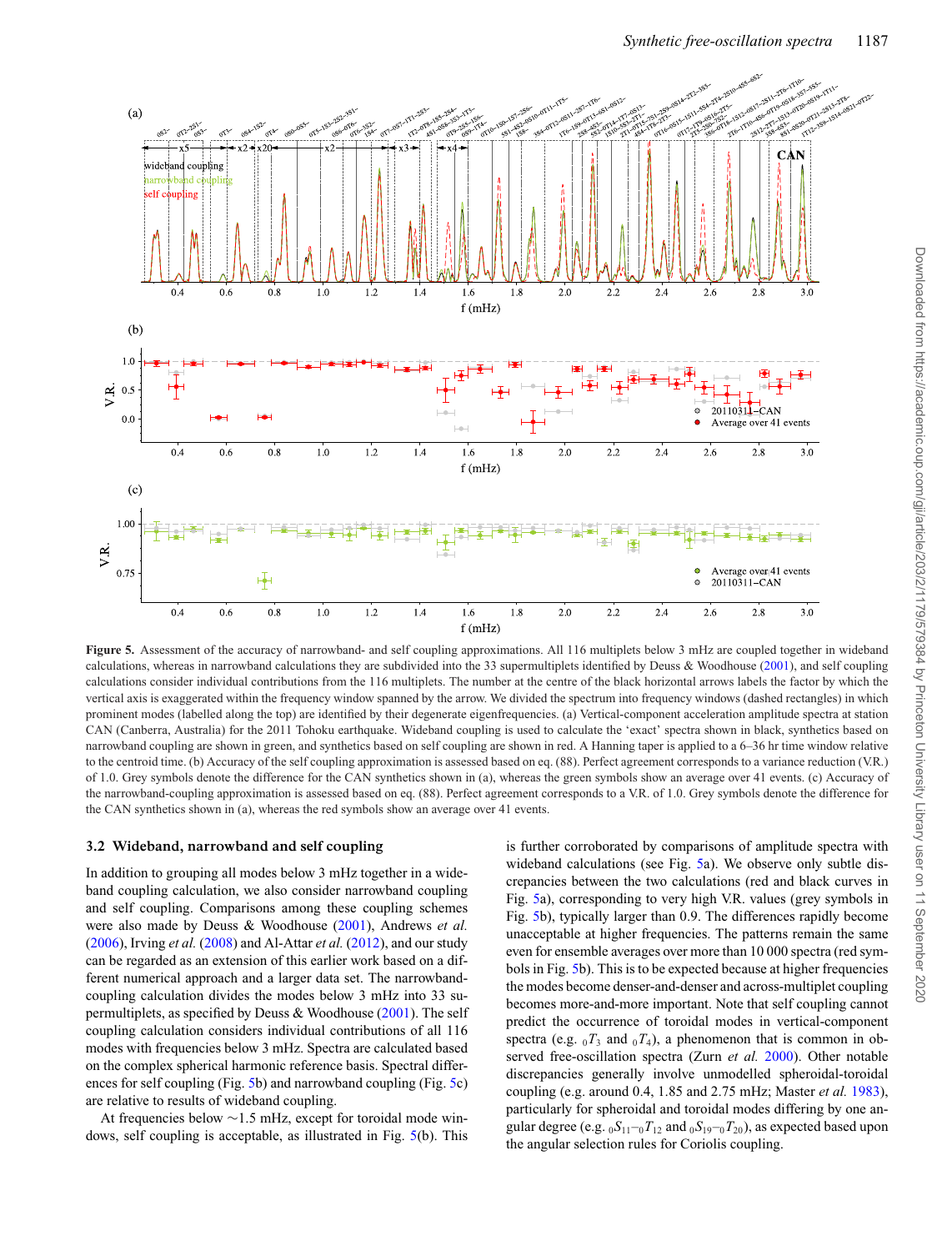<span id="page-9-0"></span>

**Figure 6.** Assessment of various approximates of coupling matrices (a–c) and renormalization (d) on ~10 000 synthetic spectra from 41 events. (a) Comparison of spectra calculated based on (1) the fiducial frequency approximation (eq. 32) and (2) the second-order approximation of the logarithmic absorption-band dispersion effect (eq. 38). We use the latter as the reference in the variance reduction (V.R.) calculation based on eq. (88). The ∼0.1 per cent differences over the 0.3–3 mHz range are basically negligible. (b) Assessment of spectra calculated based on the fiducial frequency approximation eqs (33) and (34) involving the potential energy matrix (dark blue) with spectra calculated based on the approximation eqs (89) and (90) involving the potential energy and Coriolis matrices (light blue) and eqs (91) and (92) involving the potential energy, Coriolis and kinetic energy matrices (red). We use synthetics calculated based on the second-order approximation of the logarithmic absorption-band dispersion effect as the reference in the V.R. calculation based on eq. (88). The coupling band involves all 116 modes below 3 mHz. (c) V.R. of synthetic spectra calculated based on quasi-degenerate perturbation theory (eq. 61) relative to those obtained from the narrowband coupling scheme. Thirty-nine groups below 3 mHz are used for both calculations. (d) Comparison of wideband spectra for all modes below 3 mHz properly normalized according to eq. (18) with wideband spectra improperly normalized according to eq. (93).

Use of the narrowband approximation greatly improves the accuracy of synthetic spectra when assessed against wideband coupling, as illustrated in Fig. [5\(](#page-8-0)c). Nevertheless, there is still a  $\sim$ 6 per cent average misfit. Some may argue that measurement errors between synthetics and data are of the same order of magnitude as these theoretical limitations. However, we believe measurement errors are random, as opposed to systematic errors caused by the choice of coupling scheme.

The time series used in this section are Hanning tapered starting 6 hr after the centroid time and ending 30 hr thereafter. A complementary analysis using a 16–65 hr window—emphasizing longer-lasting high quality factor modes—yields similar results.

#### **3.3 Effects of physical dispersion**

In Section 2.3, we proposed two ways of accommodating the effects of physical dispersion on the elastic-gravitational potential energy matrix,  $V(v)$ : (1) the fiducial frequency approximation (eq. 32, Deuss & Woodhouse [2001\)](#page-11-9) and (2) the second-order approximation of the logarithmic absorption-band dispersion effect (eq. 38, Park & Gilbert [1986\)](#page-12-1). Within a narrow frequency band centred on  $\omega_r$ , the latter is presumed to be a better approximation than the former because it honestly accounts for the influence of perturbed eigenfrequencies on  $V(v)$ . Over a wider band, this approximation starts to break down, as illustrated in Fig. [1.](#page-3-0)

We compare spectra obtained based on these two approximations in Fig.  $6(a)$  $6(a)$ , using the results from the second-order logarithmic

 $\Lambda$ In( $\omega/\omega$ )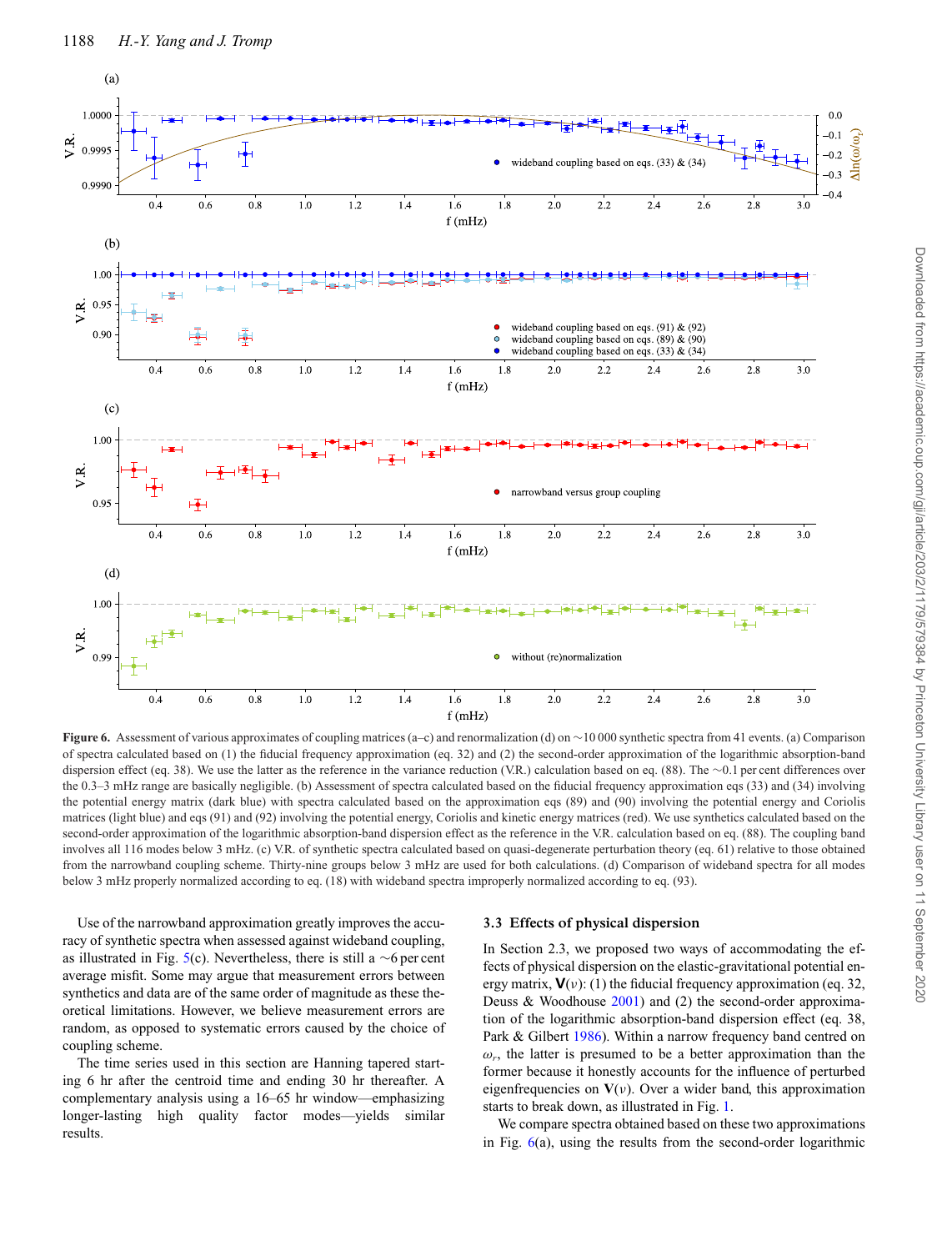approximation as the reference. The discrepancies (∼0.1 per cent) over the entire range are just slightly larger than the numerical errors illustrated in Fig. [4\(](#page-7-0)b). Their change with frequency, in general, correlates with the curve  $\Delta \ln(\omega/\omega_r)$  shown in Fig. [1.](#page-3-0) Therefore we can regard spectra around  $\omega \sim \omega_r$  based on the second-order logarithmic approximation as ground truth.

We evaluate the influence of approximate physical dispersion on spectra by using different reference frequencies  $\omega_r$ . The difference,  $\Delta$ ln ( $\omega/\omega_r$ ), around  $\omega = 3$  mHz may increase by a factor of 10 as  $\omega_r$  ranges from 1.5 to 0.65 mHz. The resulting spectral differences, however, are less than 1 per cent. Thus, despite the inexact secondorder approximation of physical dispersion employed in this study, its influence on spectra is minor  $\left($  < 1 per cent), provided a suitable reference frequency is chosen. The simplest strategy is to evaluate self coupling contributions to the physical dispersion part of the potential energy matrix at the reference frequency of the mode in question, and cross-coupling contributions at the geometric mean frequency of the two coupled modes. Nevertheless, we are discussing tiny changes in spectra, and both treatments of physical dispersion are appropriate in the 0.3–3 mHz range.

## **3.4 Other linearization and quasi-degenerate perturbation theory**

In the previous section, we approximated physical dispersion by the fiducial frequency  $v_f$  (eq. 32), leading quadratic left and right eigenvalue problems (eqs 33 and 34). Likewise, two popular additional approximations involve linearizing the entire eigenvalue problem around a suitably chosen fiducial frequency, ν*f*. In the first approach, only the frequency dependence of the Coriolis contribution is approximated at ν*<sup>f</sup>* (Master *et al.* [1983;](#page-11-26) Hara *et al.* [1993;](#page-11-10) Deuss & Woodhouse [2001\)](#page-11-9):

$$
\overline{\mathbf{q}}^T \left[ \mathbf{V}(\nu_f) + 2\nu_f \mathbf{W} - \nu^2 \mathbf{T} \right] = 0, \tag{89}
$$

$$
\left[\mathbf{V}(\nu_f) + 2\nu_f \mathbf{W} - \nu^2 \mathbf{T}\right] \mathbf{q} = 0,\tag{90}
$$

thus, leading to linear generalized eigenvalue problems in  $v^2$ . In the second approach, both the Coriolis and kinetic energy contributions are approximated (Deuss & Woodhouse [2001\)](#page-11-9):

$$
\overline{\mathbf{q}}^T \left[ \mathbf{V}(\nu_f) + 2\nu_f \mathbf{W} - \nu_f^2 \mathbf{T}' - \nu^2 \mathbf{I} \right] = 0,
$$
\n(91)

$$
\left[\mathbf{V}(v_f) + 2v_f \mathbf{W} - v_f^2 \mathbf{T}' - v^2 \mathbf{I}\right] \mathbf{q} = 0, \tag{92}
$$

where  $\mathbf{T}'$  is defined by eq. (63). It is noteworthy that the potential energy and the Coriolis effects in eqs (91) and (92) are of the same order, but the kinematic energy matrix includes a higher order term  $(\delta v)^2$ **I**, as in Deuss & Woodhouse [\(2001\)](#page-11-9), because writing  $v = v_f + \delta v$  implies that  $v^2 = v_f^2 + 2v_f \delta v + (\delta v)^2$ .

Comparison of synthetics computed based on the linear eigenvalue problems eqs (89) and (90) and eqs (91) and (92) with synthetics based on the quadratic eigenvalue problem in the secondorder logarithmic dispersion approximation (eq. 38) are shown in Fig. [6\(](#page-9-0)b). Except for the toroidal-mode windows around 0.55 and 0.76 mHz, spectral discrepancies up to 6 per cent occur for the gravest modes below 1 mHz. There is no significant difference between the results based upon eqs (89) and (90) and those based upon eqs (91) and (92), indicating that the main cause of the discrepancies is due to the approximation of the Coriolis term, and therefore this approximation should be avoided, as suggested by Park & Gilbert [\(1986\)](#page-12-1) and Al-Attar *et al.* [\(2012\)](#page-11-11).

As discussed in Section 2.5, quasi-degenerate perturbation theory reduces the nonlinear eigenvalue problems eqs (19) and (20) to the linear standard eigenvalue problems eqs (64) and (67). Group coupling based on this linearization is an approximation of narrowband coupling based on either eqs (33) and (34) or eqs (39) and (40). We compare the two approaches in Fig.  $6(c)$  $6(c)$ , which is analogous to the comparison of linear (standard) and nonlinear wideband coupling illustrated in Fig. [6\(](#page-9-0)b). At the lowest frequencies, the differences can be 5 per cent, but this depends on how modes are grouped. Modes below 3 mHz are divided into 39 groups in this calculation (Fig. [6c](#page-9-0)), different from the 33 groups used in the calculation shown in Fig. [5\(](#page-8-0)c). If the three groups  $_0S_2$ ,  $_0T_2 - _2S_1$ ,  $_0S_3$  are combined into a super-multiplet, spectral differences can reach ∼25 per cent in the frequency windows of  $_0S_2$  and  $_0S_3$ . This illustrates that degenerate perturbation theory is no longer applicable whenever frequency perturbations are not first-order perturbations around the chosen fiducial frequency; quantitatively, a  $\sim$ 15 per cent deviation from a fiducial frequency (e.g. the frequency of  $_0S_3$  relative to the average frequency of the super-multiplet  $(_0S_2 - 0T_2 - 2S_1 - 0S_3)$  can give rise to notable differences in spectra.

#### **3.5 Effect of eigensolution renormalization**

We have seen that the proper normalization of the eigenfunctions of a rotating, anelastic Earth model is given by eq. (18). In this section, we examine the consequences of improperly normalizing the modes of a rotating, anelastic Earth model according to

$$
\overline{\mathbf{q}}^T \mathbf{q} = 1,\tag{93}
$$

which is the normalization used for a nonrotating, elastic, spherical Earth model. We calculate wideband spectra for all modes below 3 mHz and normalize them according to eqs (18) and (93), respectively. In Fig. [6\(](#page-9-0)d), we compare wideband spectra for all modes improperly normalized according to eq. (93) with wideband spectra properly normalized according to eq. (18) as the reference. The difference accessed by calculating variance reduction (eq. 88) is at most ∼1 per cent, and we conclude that eq. (93) is adequate for normalizing eigensolutions on a rotating, anelastic and aspherical Earth model.

## **4 CONCLUSIONS**

We reduce the equations of motion of a rotating, anelastic Earth model to quadratic left and right eigenvalue problems based on either real or complex spherical harmonics. The difficult-to-solve left eigenvalue problems may be transformed into auxiliary right eigenvalue problems. The choice of basis yields different symmetries of the coupling matrices, which result in complementary algebraic equations of motion. Either approach involves the introduction of an 'anti-Earth' with the opposite sense of rotation to the real Earth. The acceleration induced by an earthquake may be expressed in terms of the normal modes of the Earth and the anti-Earth. An expansion of these modes in the known modes of a spherically symmetric Earth model based on the Rayleigh–Ritz method results in an algebraic expression for the acceleration in terms of (large) coupling matrices.

We investigated various practical implementations of the Rayleigh–Ritz method. Wideband coupling involves coupling all modes below a certain frequency and is the most accurate —and also the most expensive—implementation of modes coupling. Narrowband coupling groups nearby modes into clusters and restricts coupling to the singlets that constitute the multiplets in the group, thereby reducing the size of the coupling matrices and the cost of the calculation. self coupling further restricts mode coupling to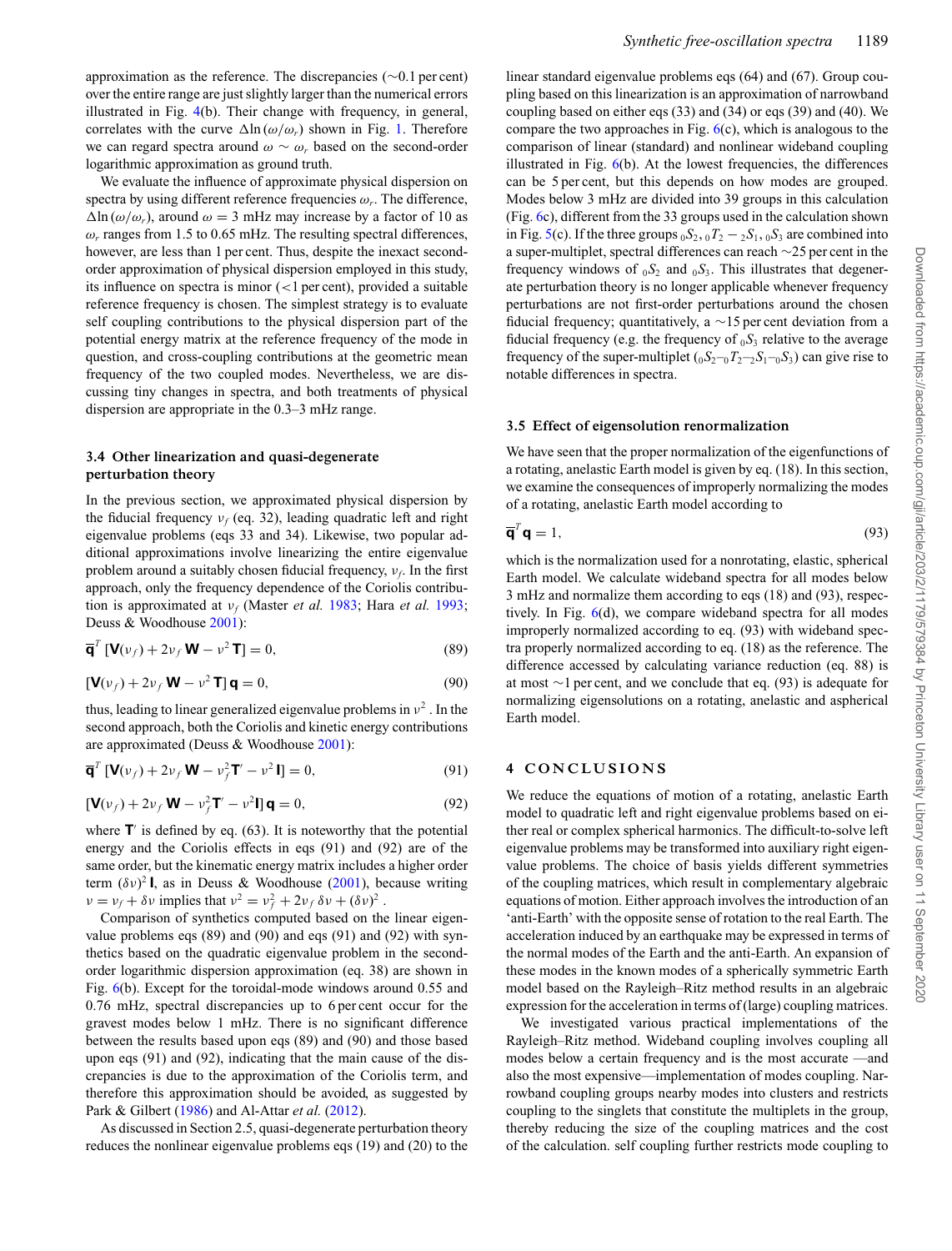the singlets within a target multiplet. Quasi-degenerate perturbation theory and various approximations to the frequency dependence of the potential energy, Coriolis and kinetic energy matrices reduce mode coupling to smaller and faster linear eigenvalue problems.

Compared to wideband coupling, self coupling—also referred to as the isolated-multiplet approximation—is only marginally acceptable at frequencies less below ∼1.5 mHz, and even then it fails when toroidal and spheroidal modes are in close proximity. Above 1.5 mHz, the self coupling approximation is unacceptable. Narrowband coupling performs only marginally better than self coupling below ∼1.5 mHz, but is a better approximation than self coupling at frequencies between 1.5 mHz and 3 mHz. Nevertheless, spectral errors due to narrowband coupling (below 3 mHz) and self coupling (below 1.5 mHz) are ∼6 per cent on average and can be as large as 10 per cent. The necessity of using wideband-coupling scheme rather than narrowband coupling and/or self coupling has been advocated in earlier studies of Deuss & Woodhouse [\(2001\)](#page-11-9), Andrews *et al.* [\(2006\)](#page-11-28), Irving *et al.* [\(2008\)](#page-11-29), and Al-Attar *et al.* [\(2012\)](#page-11-11).

Below 3 mHz, the effects of physical dispersion can be safely approximated based on either a fiducial frequency approximation or a quadratic approximation of the logarithmic dispersion associated with the absorption-band model. Approximations to the frequency dependence of the Coriolis matrix lead to ∼6 per cent errors in mode spectra for the gravest modes. Therefore, solving a quadratic eigenvalue problem is essential for acquiring accurate spectra at very low frequencies. Finally, neglecting the proper renormalization of the modes of a rotating, anelastic Earth model introduces only modest errors, up to 1 per cent for the gravest mode  $_0S_2$ .

## **ACKNOWLEDGEMENTS**

We welcome the comments and suggestions of the editor Michael Ritzwoller, David Al-Attar and an anonymous reviewer, which helped to improve the manuscript. HY also thanks Shu-Huei Hung and Li Zhao for discussions and Jose E. Roman for inspiring the idea of auxiliary right eigenproblems. Numerical simulations for this article were performed on a Dell cluster built and maintained by the Princeton Institute for Computational Science & Engineering (PIC-SciE). Figures were produced based on the Generic Mapping Tool (Wessel *et al.* [2013\)](#page-12-22). The open source seismic measurement software package FLEXWIN used for this research is freely available for download via the Computational Infrastructure for Geodynamics (CIG; geodynamics.org). HY was supported by National Science Council of Taiwan (NSC) grant 102-2917-I-564-063 during her stay at Princeton University. This research was further supported by NSF grants 1063057 and 1112906 and NSC grants 102-2116-M-002-025 and 103-2811-M-002-223.

## **REFERENCES**

- <span id="page-11-11"></span>Al-Attar, D., Deuss, A. & Woodhouse., J., 2012. Calculation of normal mode spectra in laterally heterogeneous earth models using an iterative direct solution method, *Geophys. J. Int.,* **189,** 1038–1046.
- <span id="page-11-28"></span>Andrews, J., Deuss, A. & Woodhouse, J., 2006. Coupled normal-mode sensitivity to inner-core shear velocity and attenuation, *Geophys. J. Int.,* **167**(1), 204–212.
- <span id="page-11-3"></span>Dahlen, F.A., 1968. The normal modes of a rotating, elliptical Earth, *Geophys. J. R. astr. Soc.,* **16,** 329–367.
- <span id="page-11-4"></span>Dahlen, F.A., 1969. The normal modes of a rotating, elliptical Earth – II Near-resonance multiplet coupling, *Geophys. J. R. astr. Soc.,* **18,** 397–436.
- <span id="page-11-16"></span>Dahlen, F.A., 1981. The free oscillations of an anealstic aspherical earth, *Geophys. J. R. astr. Soc.,* **66,** 1–22.
- <span id="page-11-7"></span>Dahlen, F.A., 1987. Multiplet coupling and the calculation of synthetic longperiod seismograms, *Geophys. J. R. astr. Soc.,* **91,** 241–254.
- <span id="page-11-5"></span>Dahlen, F.A. & Smith, M.L., 1975. The influence of rotation on the free oscillations of the Earth, *Phil. Trans. R. Soc. Lond., A,* **275,** 583–627.
- <span id="page-11-15"></span>Dahlen, F.A. & Tromp, J., 1998. *Theoretical Global Seismology,* Princeton Univ. Press.
- <span id="page-11-9"></span>Deuss, A. & Woodhouse, J.H., 2001. Theoretical free-oscillation spectra: the importance of wide band-coupling, *Geophys. J. Int.,* **146,** 833–842.
- <span id="page-11-8"></span>Deuss, A. & Woodhouse, J.H., 2004. Iteration method to determin the eigenvalues and eigenvectors of a target multiplet including full mode coupling, *Geophys. J. Int.,* **159,** 326–332.
- <span id="page-11-1"></span>Deuss, A., Irving, J.C.E. & Woodhouse, J.H., 2010. Regional variation of inner core anisotropy from seismic normal mode observations, *Science,* **328,** 1018–1020.
- <span id="page-11-14"></span>Deuss, A., Ritsema, J. & van Heijst, H., 2013. A new catalogue of normalmode splitting function measurements up to 10 mHz, *Geophys. J. Int.,* **193,** 920–937.
- <span id="page-11-22"></span>Durek, J.J. & Ekström, G., 1996. A radial model of anelasticity consistent with long-period surface-wave attenuation data, *Bull. seism. Soc. Am.,* **86,** 144–158.
- <span id="page-11-21"></span>Dziewonski, A.M. & Anderson, D.L., 1981. Preliminary reference Earth model, *Phys. Earth planet. Int.,* **25**(4), 297–356.
- <span id="page-11-13"></span>Giardini, D., Li, X.-D. & Woodhouse, J.H., 1988. Splitting functions of longperiod normal-modes of the Earth, *J. geophys. Res.,* **93**(B11), 13 716– 13 742.
- <span id="page-11-20"></span>Gilbert, F., 1970. Excitation of the normal modes of the earth by earthquakes, *Geophys. J. R. astr. Soc.,* **22,** 223–226.
- <span id="page-11-10"></span>Hara, T., Tsuboi, S. & Geller, R. J., 1993. Inversion for laterally heterogeneous upper mantle S-wave velocity structure using iterative waveform inversion, *Geophys. J. Int.,* **115,** 667–698.
- <span id="page-11-18"></span>Henson, I.H., 1989. Multiplet coupling of the normal modes of an elliptical, transversely isotropic earth, *Geophys. J. Int.,* **98,** 457–459.
- <span id="page-11-25"></span>Hernandez, V., Roman, J. E. & Vidal, V., 2005. SLEPc: A scalable and flexible toolkit for the solution of eigenvalue problem, *ACM Trans. Math. Softw.,* **31**(3), 351–362.
- <span id="page-11-29"></span>Irving, J.C.E., Deuss, A. & Andrews, J., 2008.Wide-band coupling of Earth's normal modes due to anisotropic inner core structure., *Geophys. J. Int.,* **174**(3), 919–929.
- <span id="page-11-2"></span>Ishii, M. & Dziewonski, A.M., 2002. The innermost inner core of the earth: Evidence for a change in anisotropic behavior at the radius of about 300 km, *Proc. Natl. Acad. Sci. USA,* **99**(22), 14 026–14 030.
- <span id="page-11-0"></span>Ishii, M. & Tromp, J., 1999. Normal-mode and free-air gravity constraints on lateral variations in velocity and density of the Earth's mantle, *Science,* **285,** 1231–1236.
- <span id="page-11-19"></span>Kanamori, H. & Anderson, D. L., 1977. Importance of physical dispersion in surface wave and free oscillation problems: review, *Rev. Geophys. Space Phys.,* **15,** 105–112.
- <span id="page-11-23"></span>Laske, G., Masters.G. Ma, Z. & Pasyanos, M., 2013. Update on CRUST1.0 - A 1-degree global model of Earth's crust, *Geophys. Res. Abstracts,* **15,** Abstract EGU2013-2658.
- <span id="page-11-6"></span>Lognonné, P., 1991. Normal modes and seismograms in an anelastic rotating Earth, *J. Geophys. Res.,* **96**(B12), 20 309–20 319.
- <span id="page-11-12"></span>Luh, P.C., 1974. Normal modes of a rotating, self-gravitating inhomogeneous Earth, *Geophys. J. R. astr. Soc.,* **38,** 187–224.
- <span id="page-11-27"></span>Maggi, A., Tape, C., Chen, M., Chao, D. & Tromp, J., 2009. An automated time-window selection alforithm for seismic tomomgraphy, *Geophys. J. Int.,* **178,** 257–281.
- <span id="page-11-17"></span>Masters, G., Barmine, M. & Kientz, S., 2007. Mineos user manual, in *Computational Infrastructure for Geodynamics,* Calif. Inst. of Technol., Pasadena.
- <span id="page-11-26"></span>Masters, G., Park, J. & Gilbert, F., 1983. Observations of coupled spheroidal and toroidal modes, *J. geophys. Res.,* **88**(10), 285–298.
- <span id="page-11-24"></span>Millot-Langet, R., Clévédé, E. & Lognonné, P., 2003. Normal modes and long period seismograms in a 3D anelastic elliptical rotating Earth, *Geophys. Res. Lett.,* **30**(5), 1202, doi:10.1029/2002GL016257.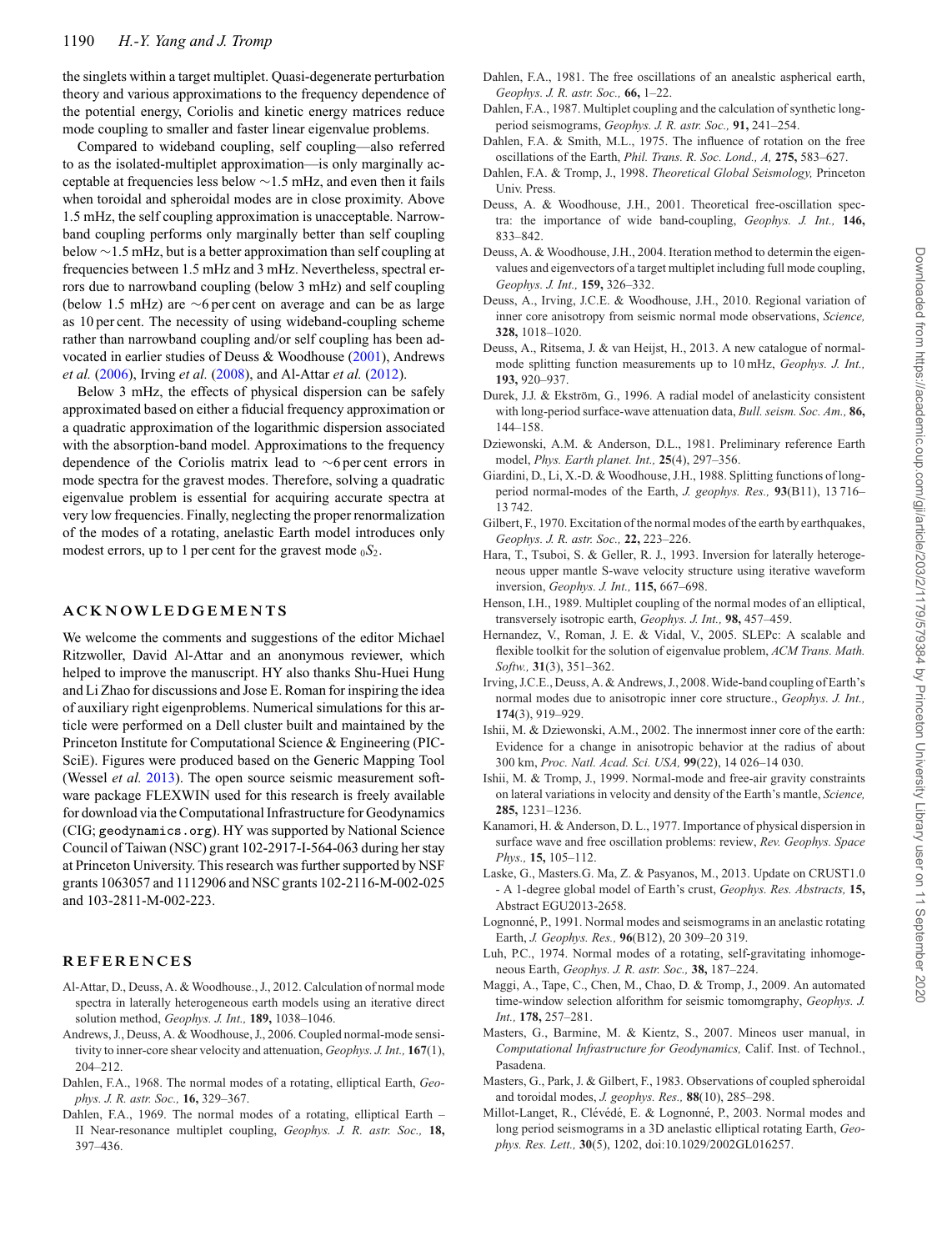- <span id="page-12-10"></span>Mochizuki, E., 1986. The free oscillations of an anisotropic and heterogeneous Earth, *Geophys. J. R. astr. Soc.,* **86,** 167–176.
- <span id="page-12-7"></span>Nowick, A.S. & Berry, B.S., 1972. *Anelastic Relaxation in Crystalline Solids,* Academic Press.
- <span id="page-12-2"></span>Park, J., 1987. Asymptotic coupled-mode expressions for multiplet amplitude anomalies and frequency shifts on an aspherical earth, *Geophys. J. R. astr. Soc.,* **90,** 129–170.
- <span id="page-12-3"></span>Park, J., 1990. The subspace projection method for constructing coupledmode synthetic seismograms, *Geophys. J. Int.,* **101,** 111–123.
- <span id="page-12-1"></span>Park, J. & Gilbert, F., 1986. Coupled free oscillations of an aspherical, dissipative, rotating Earth: Galerkin theory, *J. geophys. Res.,* **91**(B7), 7241–7260.
- <span id="page-12-6"></span>Resovsky, J. & Ritzwoller, M., 1998. New and refined constraints on threedimensional Earth structure from normal modes below 3 mHz, *J. geophys. Res.,* **103**(B1), 783–810.
- <span id="page-12-14"></span>Ritsema, J., van Heijst, H.J. & Woodhouse, J.H., 1999. Complex shear wave velocity structure imaged beneath Africa and Iceland, *Science,* **286,** 1925– 1928.
- <span id="page-12-20"></span>Roman, J.E., Campos, C., Romero, E. & Tomas, A., 2014. *SLEPc Users Manual, Tech. Rep. DSIC-II/24/02–Revision 3.5*, Universitat Politcnica de Valncia.
- <span id="page-12-16"></span>Saad, Y., 2003. *Iterative Methods for Sparse Linear System,* 2nd edn, Society for Industrial and Applied Mathematics.
- <span id="page-12-18"></span>Saad, Y. & Schultz, M.H., 1986. GMRES: A generalized minimal residual algorithm for solving nonsymmetric linear systems, *SIAM J. Sci. Stat. Comput.,* **7**(3), 856–869.
- <span id="page-12-13"></span>Saito, M., 1967. Excitation of free oscillations and surface waves by a point source in a vertically heterogeneous Earth, *J. geophys. Res.,* **72**(14), 3689–3699.
- <span id="page-12-12"></span>Shibata, N., Suda, N. & Fukao, Y., 1990. The matrix element for a transversely isotropic Earth model, *Geophys. J. Int.,* **100**(5), 315–318.
- <span id="page-12-17"></span>Stewart, G.W., 2001. A Krylov–Schur algorithm for large eigenproblems, *SIAM J. Matrix Anal. Appl.,* **23**(3), 601–614.
- <span id="page-12-11"></span>Tanimoto, T., 1986. Free oscillations of a slightly anisotropic Earth, *Geophys. J. R. astr. Soc.,* **87,** 493–517.
- <span id="page-12-5"></span>Tromp, J. & Dahlen, F.A., 1990. Summation of the Born series for the normal modes of the Earth, *Geophys. J. Int.,* **121,** 963–968.
- <span id="page-12-4"></span>Um, J. & Dahlen, F.A., 1992. Normal mode multiplet coupling on an aspherical anelastic Earth, *Geophys. J. Int.,* **111,** 11–31.
- <span id="page-12-19"></span>van der Vorst, H.A., 1992. Bi-CGSTAB: a fast and smoothly converging variant of Bi-CG for the Solution of nonsymmetric linear systems, *SIAM J. Sci. Stat. Comput.,* **13**(2), 631–644.
- <span id="page-12-15"></span>Wahr, J.M., 1981. A normal mode expansion for the forced response of a rotating earth, *Geophys. J. R. astr. Soc.,* **64,** 651–675.
- <span id="page-12-22"></span>Wessel, P., Smith, W.H.F., Scharroo, R., Luis, J.F. & Wobbe, F., 2013. Generic Mapping Tools: improved version released, *EOS, Trans. Am. geophys. Un.,* **94,** 409–410.
- <span id="page-12-0"></span>Woodhouse, J.H., 1980. The coupling and attenuation of nearly resonant multiplets in the Earth's free oscillation spectrum, *Geophys. J. Int.,* **61,** 261–283.
- <span id="page-12-8"></span>Woodhouse, J.H., 1988. The calculation of the eigenfrequencies and eigenfunctions of the free oscillations of the Earth and Sun, in *Seismological Algorithms: Computational Methods and Computer Programs,* pp. 321– 370, ed. Doornbos, D.J., Academic Press.
- <span id="page-12-9"></span>Woodhouse, J.H. & Dahlen, F.A., 1978. The effect of a general aspherical perturbation on the free oscillations of the Earth, *Geophys. J. R. astr. Soc.,* **53,** 335–354.
- <span id="page-12-21"></span>Zurn, W., Laske, G., Widmer-Schnidrig, R. & Gilbert, F., 2000. Observation of Coriolis coupled modes below 1 mHz, *Geophys. J. Int,* **143,** 113–118.

## **APPENDIX: DERIVATION BASED ON THE INNER PRODUCT**

Following Dahlen & Tromp  $(1998)$ , we determined the response of a rotating, anelastic Earth model based on the duality product eq. (7). In this appendix, we demonstrate that the response can

<span id="page-12-23"></span>**Table A1.** Eigensolutions and eigenfrequencies for the Earth and anti-Earth motivated by the inner product eq. (8).

| Earth      |                      | $s^*$                            |
|------------|----------------------|----------------------------------|
| Anti-Earth | $s^* = \overline{s}$ | $\underline{s} = \overline{s}^*$ |

also be determined based on the inner product eq. (8). Note that the inner product of two vectors **u** and **u** may be expressed as the duality product of **u**<sup>∗</sup> and **v**, that is

$$
\langle \mathbf{u}, \mathbf{v} \rangle = [\mathbf{u}^*, \mathbf{v}]. \tag{A1}
$$

Unlike the duality product eq. (7), the inner product eq. (8) may be used to define the (positive-definite) norm of a vector, that is

$$
||\mathbf{u}||^2 = \langle \mathbf{u}, \mathbf{u} \rangle = \int_{\oplus} \rho \, \mathbf{u}^*(\mathbf{x}) \cdot \mathbf{u}(\mathbf{x}) \, dV. \tag{A2}
$$

Let us start with the momentum equation for the actual Earth (eq. 1), where **s** is the eigensolution with eigenfrequency ν. Due to the antisymmetry of the Coriolis operator  $i \Omega \times$  and the symmetry of the gravitational-elastic operator  $\mathcal{H}(\nu)$ , we can easily demonstrate that a general vector **s** satisfies the following relations with the displacement **s**:

$$
\langle \underline{\mathbf{s}}, \mathbf{s} \rangle = \langle \mathbf{s}, \underline{\mathbf{s}} \rangle^*, \tag{A3}
$$

$$
\langle \mathbf{s}, \mathcal{H}(\nu) \mathbf{s} \rangle = \langle \mathcal{H}^*(\nu) \mathbf{s}, \mathbf{s} \rangle = \langle \mathbf{s}, \mathcal{H}^*(\nu) \mathbf{s} \rangle^*, \tag{A4}
$$

$$
\langle \underline{\mathbf{s}}, i \ \Omega \times \mathbf{s} \rangle = \langle i \ \Omega \times \underline{\mathbf{s}}, \mathbf{s} \rangle = \langle \mathbf{s}, i \ \Omega \times \underline{\mathbf{s}} \rangle^*.
$$
 (A5)

Analogous to eq. (13), the action  $\mathcal I$  may be defined by taking the inner product of **s** with eq. (1):

$$
\underline{\mathcal{I}} = \frac{1}{2} \{ \langle \mathbf{s}, \mathcal{H}(\nu) \mathbf{s} \rangle + 2\nu \langle \mathbf{s}, i \mathbf{\Omega} \times \mathbf{s} \rangle - \nu^2 \langle \mathbf{s}, \mathbf{s} \rangle \}. \tag{A6}
$$

Using relationships eqs  $(A3)$ – $(A5)$  and eq. (2), it is readily shown that the action eq. (A6) is stationary ( $\delta \mathcal{I} = 0$ ) with respect to perturbations δ**s** and δ**s** if

$$
\mathcal{H}(\nu)\,\mathbf{s} + 2i\,\nu\,\mathbf{\Omega} \times \mathbf{s} - \nu^2\,\mathbf{s} = \mathbf{0},\tag{A7}
$$

$$
\mathcal{H}(-\nu^*)\underline{\mathbf{s}} - 2(-\nu^*)i\,\,\mathbf{\Omega}\times\underline{\mathbf{s}} - (-\nu^*)^2\underline{\mathbf{s}} = \mathbf{0}.\tag{A8}
$$

We conclude that **s** is a solution to the anti-earth equation of motion eq. (3) with eigenfrequency  $-v^*$ . This solution should be contrasted with the anti-Earth eigensolution **s** with eigenfrequency ν. Upon taking the complex conjugate of eq. (A8), we find that

$$
\mathcal{H}(\nu)\underline{\mathbf{s}}^* - 2\nu i \,\Omega \times \underline{\mathbf{s}}^* - \nu^2 \,\underline{\mathbf{s}}^* = 0,\tag{A9}
$$

and upon comparison of this result with eq. (3) we recognize that

$$
\underline{\mathbf{s}} = \overline{\mathbf{s}}^*,\tag{A10}
$$

and thus  $\mathbf{s}^* = \mathbf{\bar{s}}$  with corresponding eigenfrequency  $v$ , as summarized in Table [A1.](#page-12-23)

Using the relationship  $\mathbf{s}^* = \bar{\mathbf{s}}$ , it is readily shown that  $\mathcal{I} = \mathcal{I}$ . Likewise, the eigensolution normalization eq. (10) may be expressed as

$$
\langle \mathbf{\underline{s}}, \mathbf{s} \rangle - v^{-1} \langle \mathbf{\underline{s}}, i \mathbf{\Omega} \times \mathbf{s} \rangle - \frac{1}{2} v^{-1} \langle \mathbf{\underline{s}}, \partial_{\nu} \mathcal{H}(\nu) \mathbf{s} \rangle = 1, \tag{A11}
$$

and the Green's tensor eq. (50) may be written in the form

$$
\mathbf{G}(\mathbf{x}_r, \mathbf{x}_s; t) = \text{Re} \sum_{k} (i v_k)^{-1} \, \mathbf{s}_k(\mathbf{x}_r) \, \mathbf{s}_k^*(\mathbf{x}_s) \, e^{i v_k t}.
$$
 (A12)